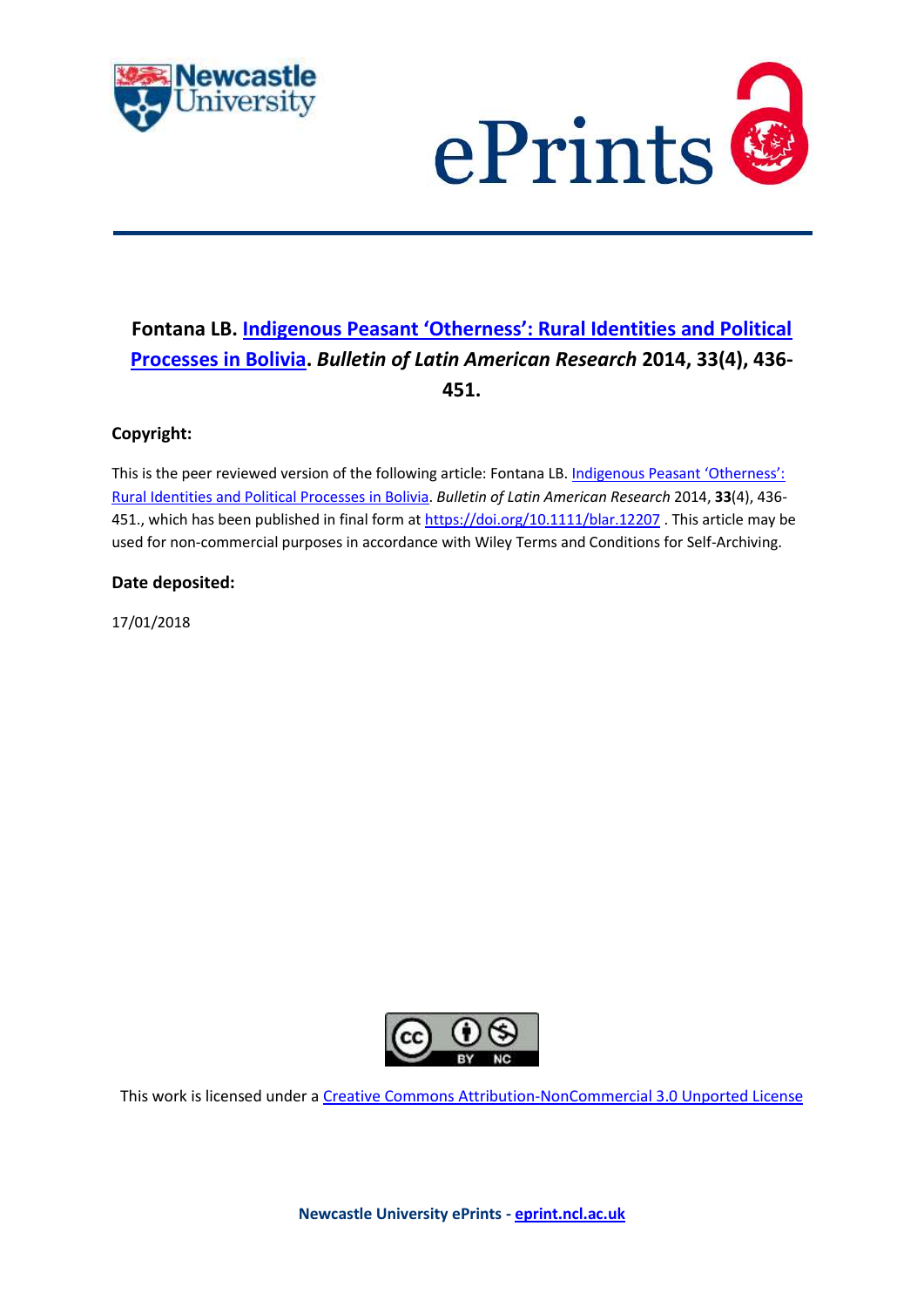# **Indigenous Peasant 'Otherness': Rural Identities and Political Processes in Bolivia**

Dr. Lorenza Belinda Fontana

Post-doctoral Researcher, Sheffield Institute for International Development (SIID) University of Sheffield, ICOSS Building, 219 Portobello Road, Sheffield, S1 4DP Telephone: +44 114 222 6068

**Abstract:** Since Morales' election, rural movements have become the new protagonists of Bolivian politics. Previous analyses have emphasized their active role in shaping national politics, often focusing on those organizations as a compact block. However, their relationship is marked by both cooperation and fragmentation. This article provides a narrative of Bolivian socio-political history over the last 60 years, establishing four main phases of identitarian articulations/disarticulations. It demonstrates the high degree of interdependence and fluidity of ethnic and class identities, but also their interconnections with the broader socio-political context and the national legal and institutional changes.

**Keywords:** Collective Identities; Rural Movements; Indigenous; Peasant; Bolivia; Politics.

### **1. Introduction**

Throughout the past six decades, Bolivia has experienced massive urbanization (UNDP Bolivia, 2004: 23). Despite this, rural areas remain a key social space, especially in terms of identitybuilding geopolitics. Bolivian rural organizational networks are historically rooted within two main identitarian pillars, peasant and indigenous. These correspond to two sociologic categories, class and ethnicity, two organizational and political traditions, syndicalism and native indigenous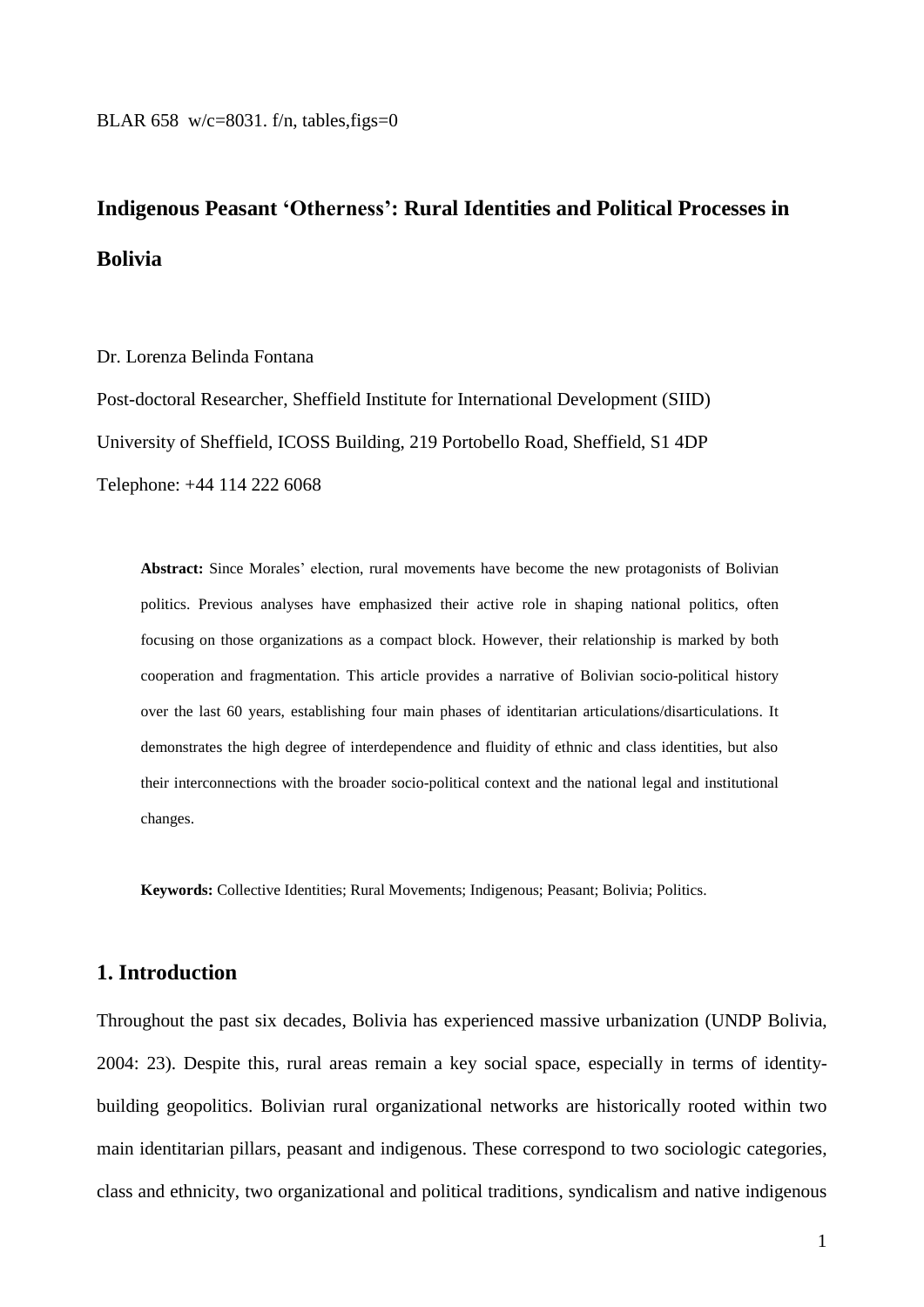organization, and two ideological streams, Marxism and Indianism/Indigenism. The boundaries between these two worlds draw a complex semiotic and narrative map that has been rearticulated over time, passing through moments of separation and of rapprochement. This dynamic movement has depended mainly on two factors: (1) the characteristics of the dominant national ideology in the framework of different political projects (from the state); (2) the ability of adaptation, opposition and innovation of social forces (from society).

The fluidity of these frontiers was also made possible by the structural weakness of 'objective' criteria to define the different organizational and identitarian systems. Theoretically, this is close to a constructivist framework that refuses an objective and static correspondence between identitarian and demographic groups. Critically, important differences exist between identities that gather individuals with evident shared markers (for example, in terms of language, territory, phonotypical characteristics) and identities that characterize more heterogeneous human groups according to these very markers. In Bolivia, in some cases, indigenous and peasant identities mark out seemingly homogeneous groups while, in other cases, perceived pre-existent markers dominate the socio-political landscape. Examples of the latter scenario are the identitarian limits that separate groups of peasant settlers and the small Amazonian indigenous peoples in the lowlands. The former is more common in the highlands and valleys, where Quechua and Aymara native groups have been fragmented by different political and corporative currents, which adopted either indigenous/native or peasant identities.

Indigenous and peasant identities, intended as mechanisms of collective selfidentification, have gone through a continuous process of articulation and disarticulation. This dynamic has been responsible for the generation of different meanings, feelings and strategies to trace more ore less blurred boundaries between 'selfness' and 'otherness'. Stuart Hall defined articulation as:

(…) the form of the connection that *can* make a unity of two different elements, under certain conditions. It is a linkage which is not necessary, determined, absolute and essential for all time. You have to ask, under what circumstances *can* a connection be forged or made? The so-called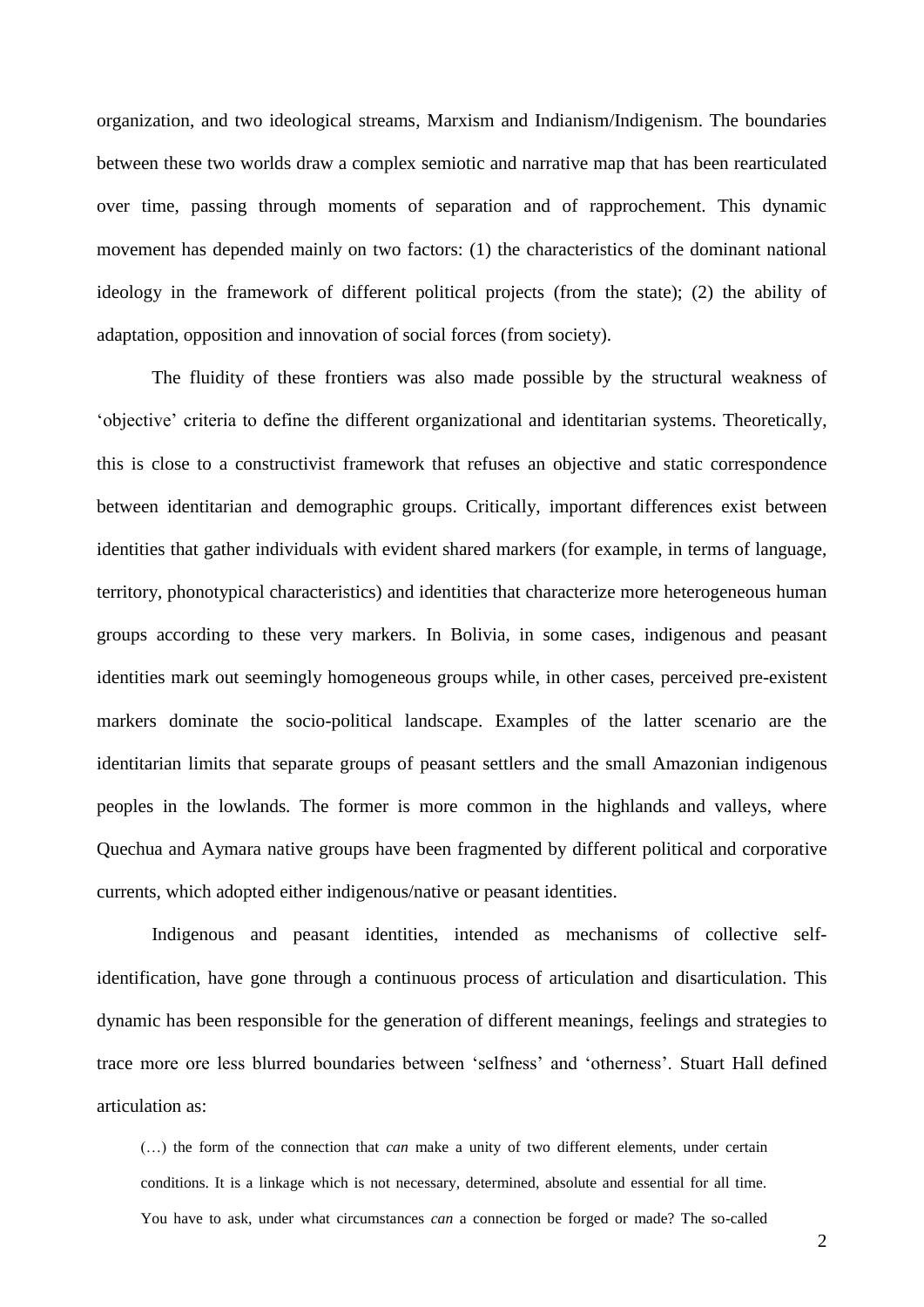'unity' of a discourse is really the articulation of different, distinct elements which can be rearticulated in different ways because they have no necessary 'belongingness'. The 'unity' which matters is a linkage between the articulated discourse and the social forces with which it can, under certain historical conditions, but need not necessarily, be connected (Hall, 1986: 53, emphasis original).

Following this definition, the focus in this context won't be on the authenticity of identity, or on its anchorage to a given set of objective referents (language, cultural traits, dressing, well rooted traditions), but on its functionality in terms of articulation, i.e. its ability to generate a sense of self-identification shared within a certain social aggregate. More specifically, for the purpose of this study, I define identities' articulation as the process of compatibilization and mutual interdependence between two or more identities, often in a functional way with respect to a political and historical context. Articulation and disarticulation between peasant and indigenous identities are thus defined in terms of alliance and conflict within both the space of ideas and more comprehensive world visions (ideologies and discourses) and the space of action, decision and projects (politics). The assumption being that, to win politically, it is paramount to gain a discursive supremacy and to come out with a dominant narrative. Thus, the two spheres of politics and discourse are interdependent. This dynamic equilibrium depends on the results of the process of occupation of the symbolic spaces represented by the ideal-types 'indigenous' and 'peasant' in addition to the struggle around purity and authenticity criteria. This implies an essentialist and static interpretation of identities, although the use that people make of them is dynamic and changeable (Rubin, 1998).

This paper argues that the modern history of the two identitarian pillars of rural Bolivia can be divided into four main moments: (1) The National Revolution of 1952 promoted a hierarchical articulation (class over ethnicity) through a process of massive syndicalisation ('*campesinisation*') and the construction of a cohesive narrative of its members in terms of class and *mestizaje*. (2) Between the 1970s and the 1980s, a phase of ideological articulation occurred under the intellectual and political leadership of the Katarism, a young and educated Aymaras'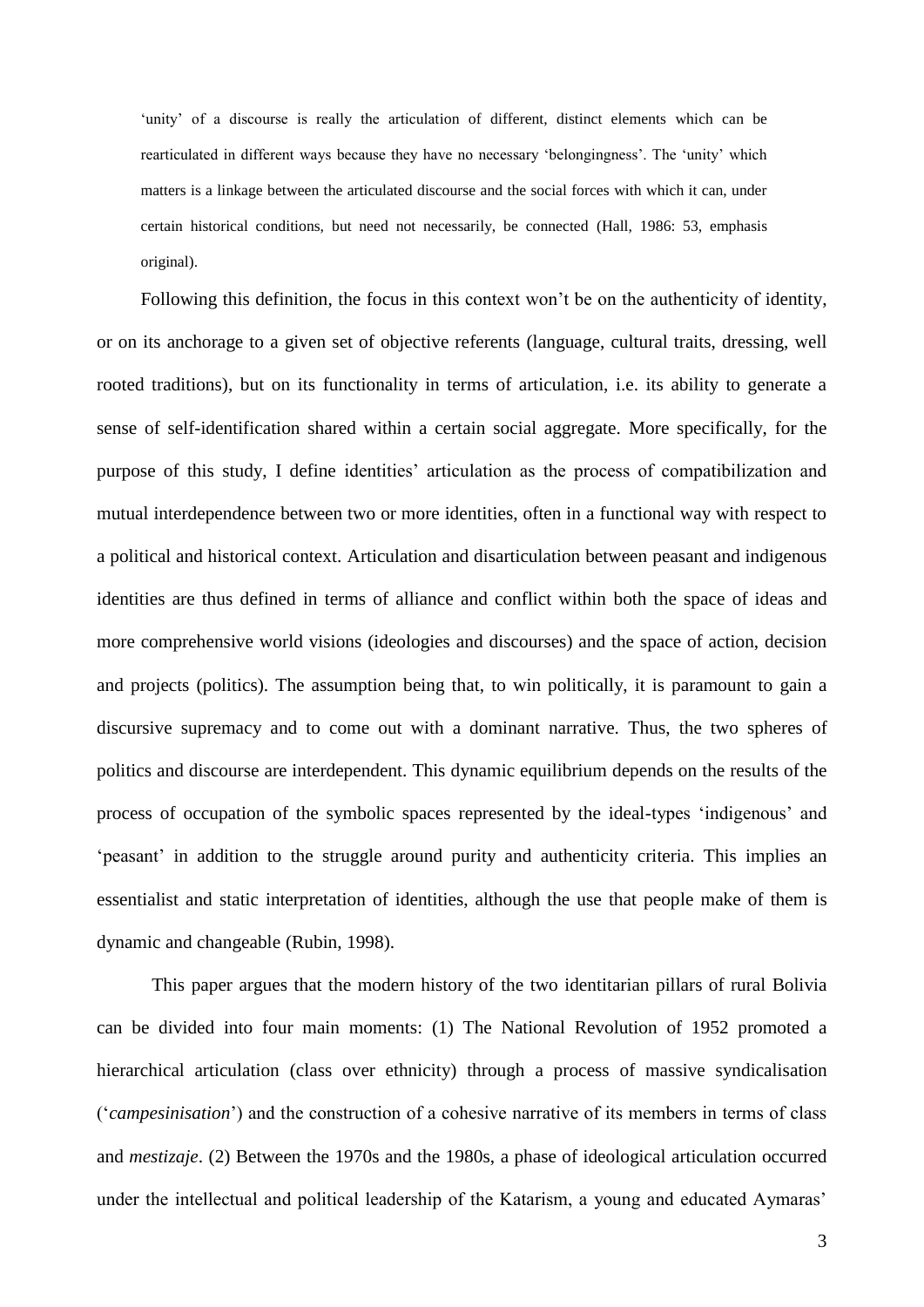indianist movement allied with the new peasant syndicalised vanguard; (3) Beginning in the 1980s, the fracture between peasant and indigenous identities reopens with the rise of the neoindigenism. The latter catalysed the claims of indigenous peoples but, unlike Katarism, took distance from peasant syndicalism, commencing a phase of organizational disarticulation, strengthened during the 1990s by the neoliberal institutional reforms; (4) With the election of Evo Morales in 2005, the new political project of the Movimiento al Socialismo (MAS) was based on an effort to reconciliate the two sectors through a new articulation, which, on a discursive level emphasised ethnicity, but in practice strengthened its ties mainly with the peasantry. However, this failed to completely undo the disarticulation movement started two decades earlier at the level of the social organizations, which continues to generate tensions and conflicts today.

In this paper, I will analyse in detail the four moments that mark out the different articulation/disarticulation dynamic between indigenous and peasant identities, redefining the meaning of the 'other' as the excluded from a community of belonging that, at the same time, serves as an oppositional referent for collective self-identification. For each one of these moments, I will consider the historical contextualization, the characteristics of identities and social actors, and the relationship among them. The aim is to provide a narrative of socio-political Bolivian history over the last 60 years, taking rural identities as its main subject. The value of the work will rest in highlighting the interdependence and fluidity of ethnic and class identities in rural Bolivia, as well as their interconnections with the socio-political context and the pattern of legal and normative reforms. In a moment in which Bolivia is high in the agenda of social researchers, that often tend to focus on contemporary processes in a rather a-historical way, this work is meant to provide a broader, historically grounded perspective on state mediated constructions of rural identities.

This article relies both on an extended literature review as well as on primary data collected during more than two years of fieldwork (between 2009 and 2013) using mainly qualitative methods (semi-structured interviews with social organisations' leaders and grassroots,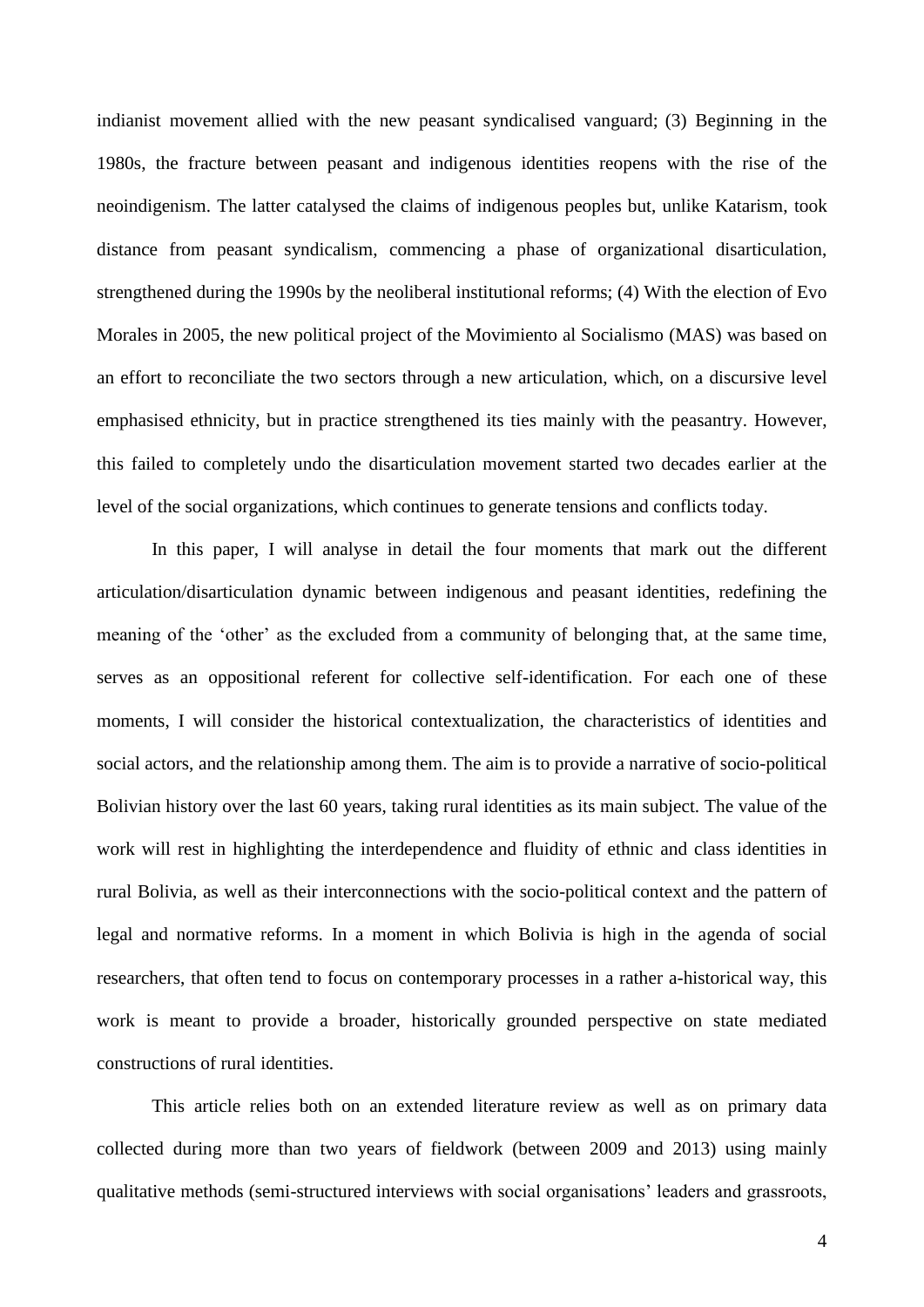state officers and authorities, academics and cooperation practitioners; participant observation; collective workshops; content analysis of documentary sources).

# **2. National Revolution, Syndicalization and** *Mestizaje*

The syndical corporative model was imposed in the rural Bolivia through a revolutionary shock. On the 9<sup>th</sup> April 1952, the *Movimiento Nacional Revolucionario* (MNR), with the support of the police, miners unions and workers' militias, took the administrative capital La Paz, inaugurating one of the most important twentieth-century nationalist revolutions in Latin America. During its first year in power, the new regime proceeded to nationalise mines, reform agriculture and reorganize popular movements under a union structure. From the very beginning, the government of the MNR wanted to guarantee a wide rural base, and the implementation of the peasant syndicalisation, inspired by the experiences of miners and workers (García Linera, 2007: 129), provided an efficient system of control over the countryside. According to Jorge Dandler (1984), this was implemented through the classic *divide et impera* strategy*,* while simultaneously coopting peasant leaders by internal factions within the MNR. The relationship between state and peasantry was based on the 'cultural representative intermediaries', which were in charge of establishing patronage ties between hierarchical levels, granting mutual protection and support.

The peasant unions were also the main form of exercising legitimate citizenship. Indeed, the most important way of acquiring a 'palpable identity' in front of other people and to be recognized as a valid interlocutor by governmental authorities was through militancy in the unions' ranks (García Linera, 2007, 130 and 2010: 149). Moreover, the union constituted itself as the main referent for both the peasants and workers, through a cohesive classist narrative. This narrative was the symbolic condition of possibility that brought to the construction of powerful political identities, of both the miner proletariat and the peasantry (García Linara, 2007: 137). This became the basis for the main social movements of the revolutionary epoch: the Central Obrera Boliviana (COB) and the Confederación Nacional de Trabajadores Campesinos de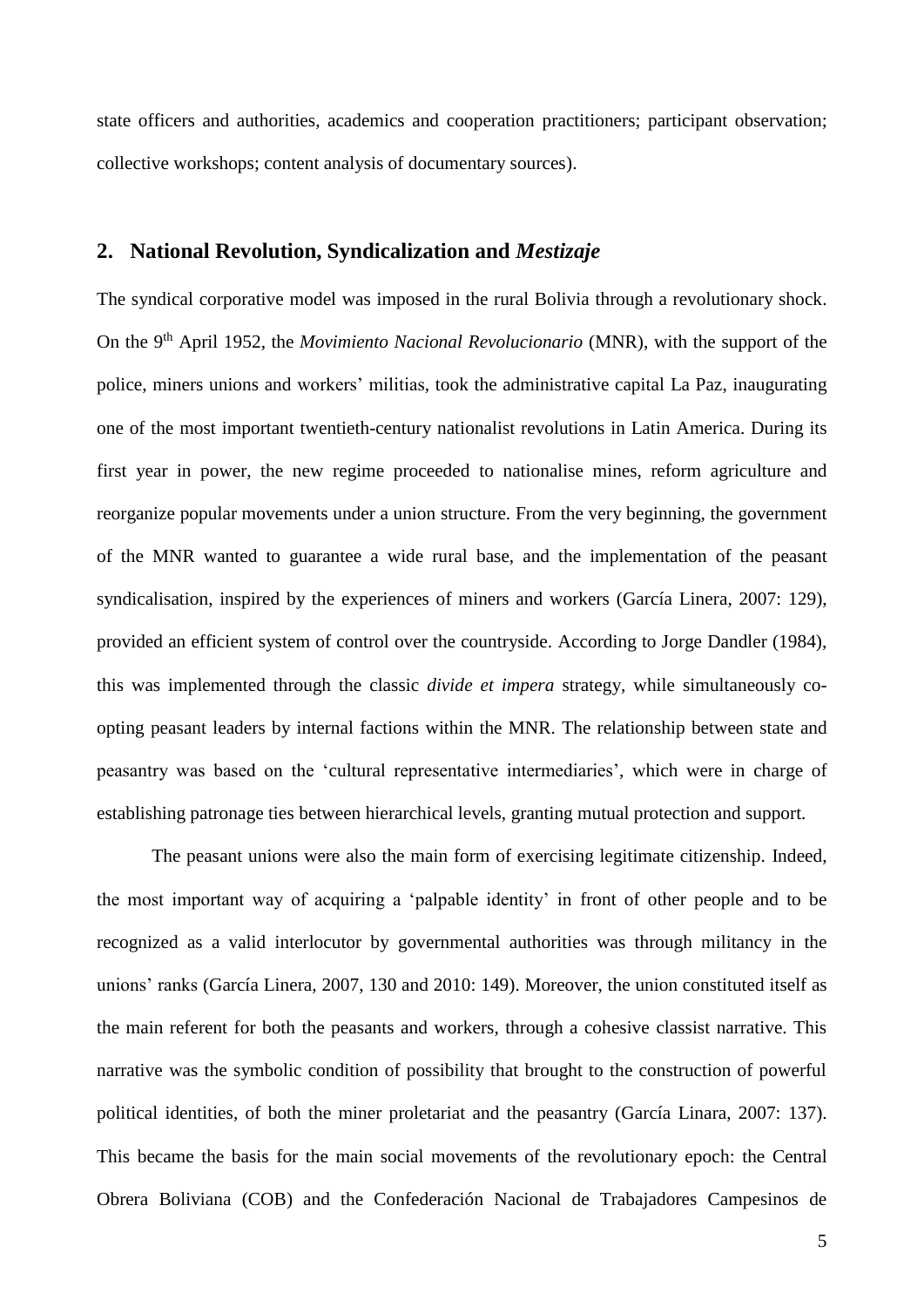Bolivia (CNTCB). However, during this time, these organizations worked more as political bureaucratic arms of the state apparatus, than as independent powers able to catalyse social demands.

To improve state control in rural areas, efforts were made not only to build a strong corporative structure and strengthen new identities around classist categories, but also to lead an 'homogenization campaign' of the peasantry, eradicating indigenous identities, which were considered to be 'externalities' within the project of state modernization (García Linera, 2010: 142). However, this attitude should not be confused with the typical racist discourse of Latin American conservative elites, which regarded the indigenous as inferior human beings. Instead, drawing on Marxist and leftist egalitarian ideals, the MNR's leadership in the post-revolution considered the native indigenous population as a 'race' that should be transformed to be integrated into the project of modernity. The idea to convert indigenous into citizens found an ideological backing in the *mestizaje* project (Sanjinés, 2005: 17).

Although the *campesinisation* campaign was intense and massive both at the organizational as well as at the symbolic levels, it was not possible to completely homogenize the complex landscape of rural identities. Indeed, in some areas the model was almost perfectly implemented (for example the region of Cochabamba, Gordillo, 2000), while others experienced symbiotic relationships between pre-existent indigenous organizations and new corporative structures (as in the Norte Potosí, Rivera, 1984) or shunned the syndical dominance almost for complete (mainly in the lowlands, Postero, 2006: 29).

In Bolivia the official 'transformation' of indigenous groups into peasants was deeper and much more accepted among local communities than in other countries (Albó, 2008: 145). This demonstrates the general myopia of Latin American Marxist ideologies and political projects in understanding the ethnic phenomenon, at least until the end of the  $20<sup>th</sup>$  century. For example, a telling date is the first resolution of the COB on this issue, which appeared only in 1987. There was a sort of dominant hyperclassism that subsumed and conditioned every process of collective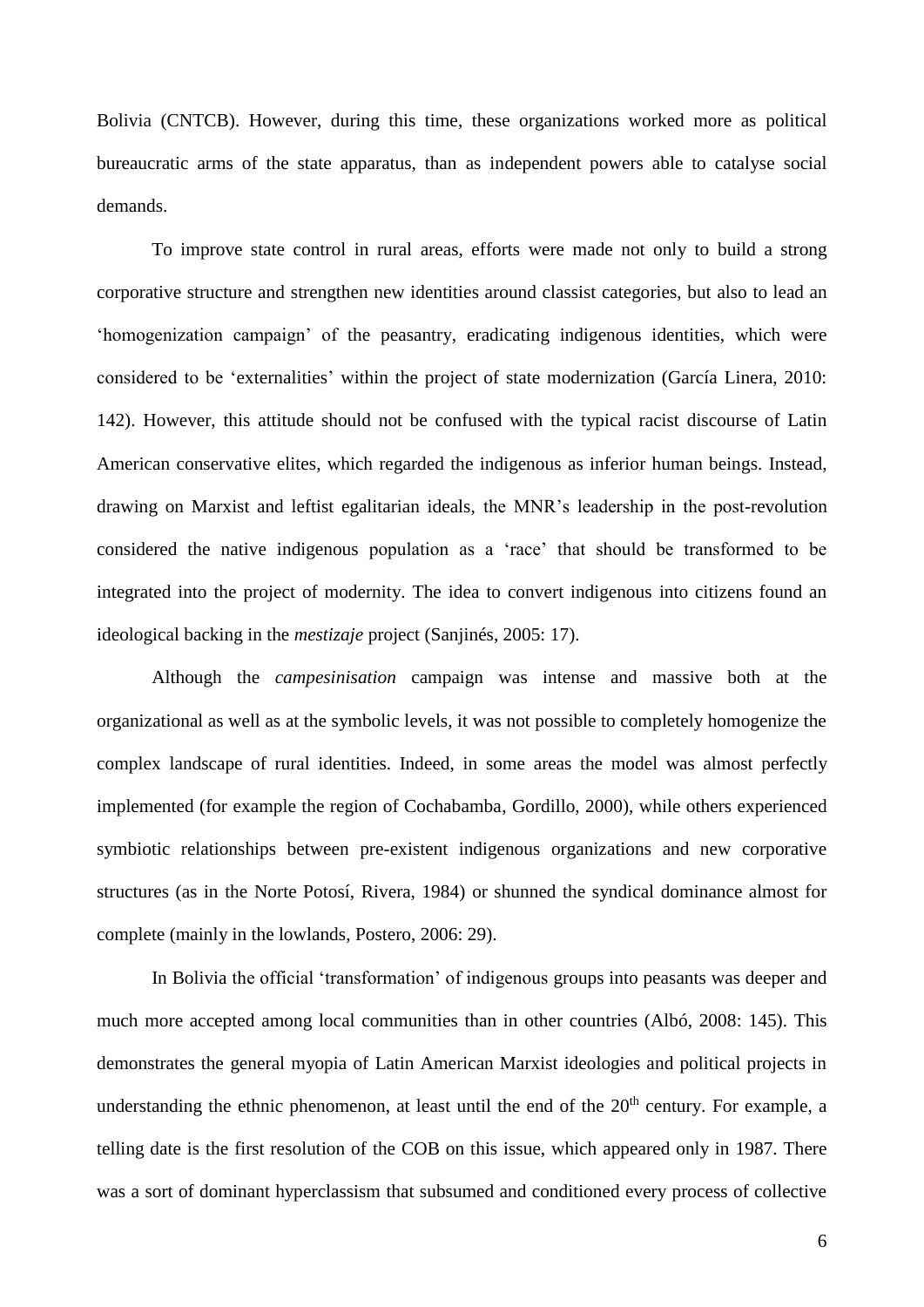identification and organization to the relationship with the means of production (Esperandín López, 2007: 307).

These historical processes and identitarian and corporative transformations characterize this first moment as a phase of *hierarchical articulation* between indigenous and peasant identities, triggered mainly by an effort of inclusion of the rural masses within the nationalpopular political project (Zavaleta, 1986: 9).

#### **3. The End of Dictatorship and the Katarist Syntesis**

Despite the efforts of the Bolivian post-revolutionary government to initiate a systematic project of 'transformation' of indigenous people into peasants, it was not possible to completely eradicate ethnic identities. This was due mainly to its historical and sociological relevance, not only in the pre-colonial epoch, but also as an essential way in which the Bolivian state (and more generally the Latin American states) have been constituted over the last two centuries (López Caballero, 2011). After a few years, new highly politicized social movements emerged, underpinned by a strong ethno-cultural identity and agenda.

The first ideological stream that promoted the ethno-cultural revival developed at the end of the 1960s under the name of Katarism, in honour of the 18<sup>th</sup> century indigenous leader Tupaq Katari. It was pushed by a movement promoted by young and educated Aymaras interacting with urban indianist intellectuals (the most important being Fausto Reinaga) (Pacheco, 1992) and simultaneously by the generational changes in rural areas, where 'the oligarchic and seigniorial continuities of the dominant ideological system' appeared stronger as well as unacceptable (Rivera Cusicanqui, 1984: 153).

Katarism questioned the universal model of the *mestizaje* and proposed a new anticolonial narrative, arguing in favour of the recognition of the indian culture and history, the awareness of the conditions of exploitation of the peasantry and the willingness to build up a 'powerful autonomous peasant movement'. This would work as an 'instrument for the peasants'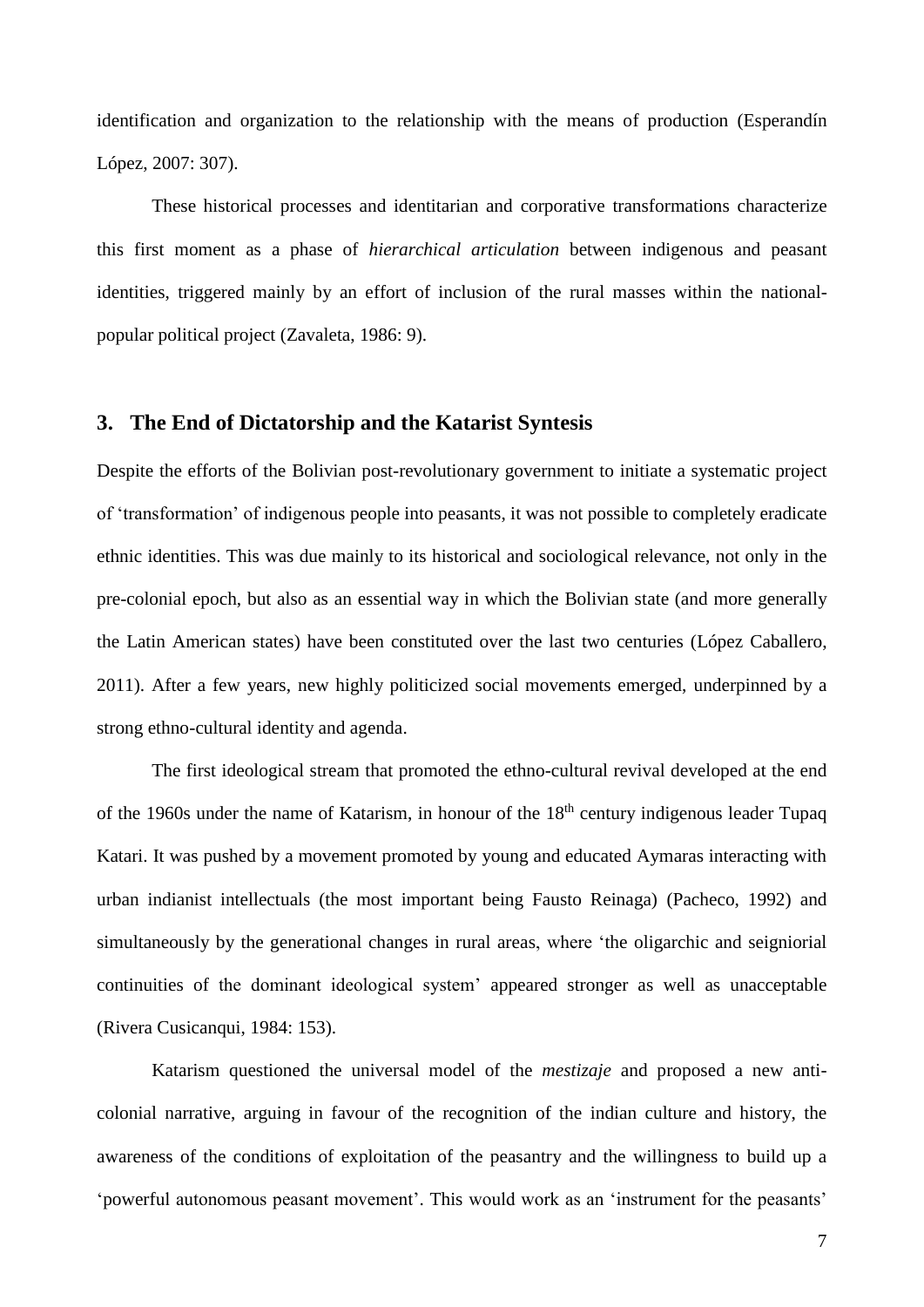liberation' and would be 'created, led and sustained' by the peasants themselves, with the aim to 'retake the great path that our ancestors pointed out for us' (quoted in Rivera Cusicanqui, 1984: 155).

The key date that marked the official entrance of Katarism into the Bolivian political scene was 2 August 1971 when, during the national peasant congress in Potosí, its leader Jenaro Flores was elected at the head of CNTCB. After the *coup d'état* of General Barrientos in 1964, Flores went into exile and Katarism went underground, only to return to the political scene after the massacre of peasants in the Valle Alto of Cochabamba in 1974, openly confronting, the Pacto Militar Campesino (PMC). This was signed in 1964 between the army and the peasant organizations to guaranty the loyalty of the latter and to organize them into militias with an openly anti-leftist stance.

In 1979, during a period of great political instability, the Confederación Unica de Trabajadores Campesinos de Bolivia (CSUTCB) was founded under a clear Katarist hegemony. The new organization immediately denied the PMC and became the focal point for practically the whole Bolivian peasantry, including the women's branch called Confederación Nacional de Mujeres Campesina de Bolivia Bartolina Sisa. The latter was created in the 1980s to 'accompany' men in their social struggles (Rousseau, 2011: 17) and is still the only exclusively female organization of the rural world (Arnold and Spedding, 2005).

At the same time, Katarism inspired the foundation of more traditional political parties: the Movimiento Indio Tupaq Katari (MITK) funded by a group of radical indianists, and the Movimiento Revolucionario Tupaq Katari (MRTK), closer to the CSUTCB and promoter of the 'two eyes theory' (which set out the need to find solutions to peasant's problems through a 'double glance': as peasants, together with the whole exploited class, and as indians, together with all the exploited Bolivian nationals). Not one of these political forces managed to impose itself at the national level, mainly due to problems of inefficiency, internal divisions and lack of trust from their potential electoral bases (Rivera Cusicanqui, 1984).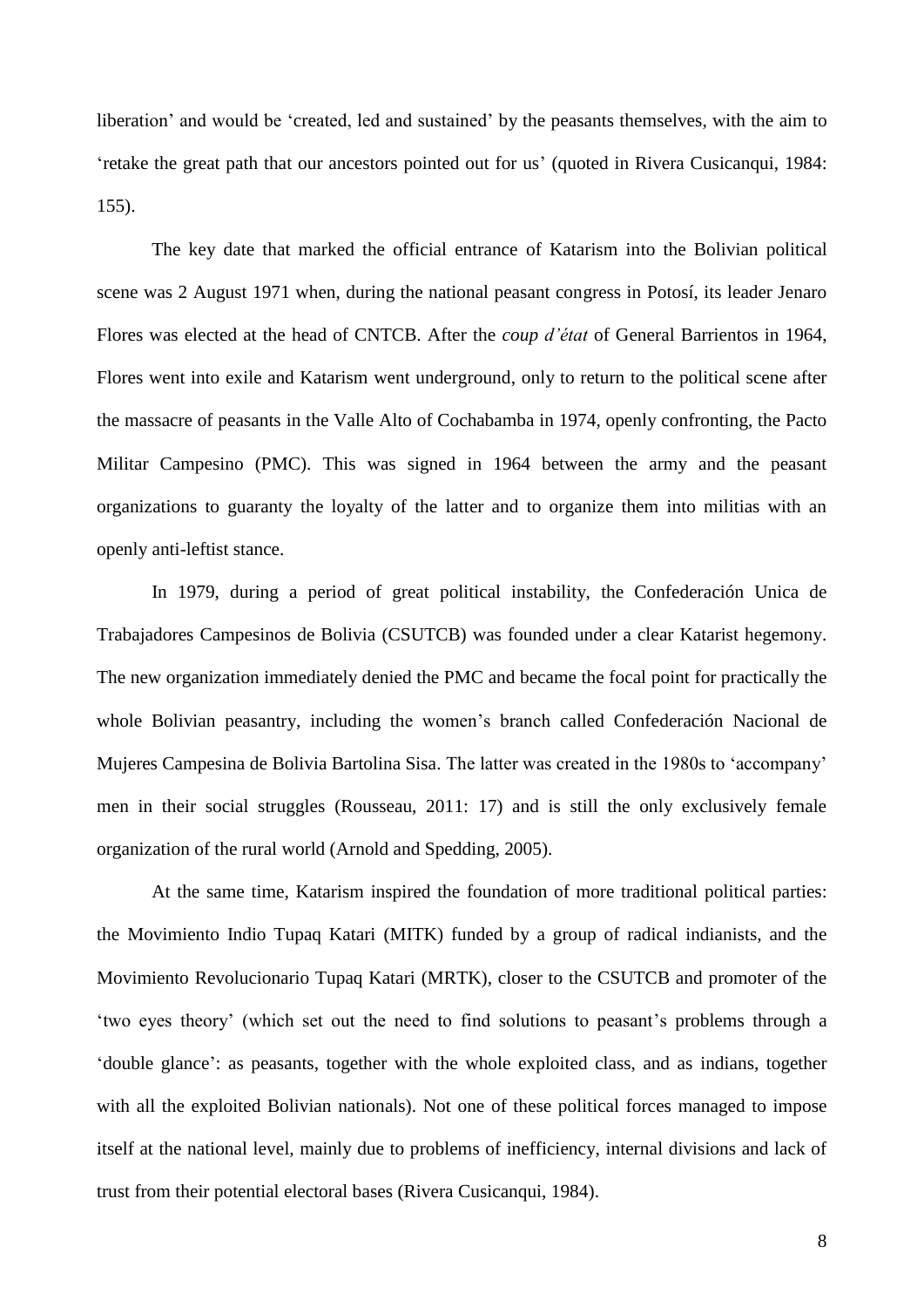From the second congress of CSUTCB in 1983, the influence of other Marxist and leftist currents increased and Katarism's importance diminished (Ticona, 2003: 75). A period of tension between leftist and indianist sectors opened up, and brought to the weakening of the role of the Confederation in the country's political life, at a time when the peasantry urgently needed a space of convergence for its claims. In this process, 'the Katarist-indianist discourse and identity disarticulated from the social subject that originated them, and became a disperse and available ideological field, used by the left to find nourishment to confront the crisis' (Rivera Cusicanqui, 1993: 51). With the fall of the Katarist proposal, collective subjects and discursive productions based on indian identities lacked social representation, and this socio-political space remained open to new proposals that would be catalysed during the 1980s by new Eastern-based social forces. Meanwhile, the CSUTCB's leadership progressively took distance from its Katarist inspiration and opened the way for the rise of new forces, in particular, the *cocalero* stream. Despite the ideological defeat of Katarism, a radical indianist current, the *Ayllus Rojos*, started to grow and under the leadership of Felipe Quispe would end up as one of the main protagonists of the social conflicts at the beginning of the twenty-first century (García Linera, 2010: 118).

Although Katarism had a relatively short life as an ideological force occupying concrete spaces of power and political leadership, its historical importance is rooted mainly in its capacity of discursive and identitarian regeneration in a converging and amalgamating sense, whose main expression is an ethnic-classist co-identity: as indian and peasant. This was a great innovation of Katarism that MAS has tried to emulate in recent times, at least at the discursive level. This has been attempted through the promotion of an ethno-cultural profile, but without refusing the syndicalist organizational form that prevails among its grassroots (Albó, 2008: 147). In this sense, the cultural-ethnical as well as the syndicalist-classist dimension constituted the two historical horizons of Katarism, rooted into a 'dialectic complementation' of long and short memories (anticolonial fights and ethnic pre-Hispanic order vs. syndical revolutionary power and peasant militias from 1952) (Rivera Cusicanqui, 1984: 180-81). Thus the Katarist experience corresponds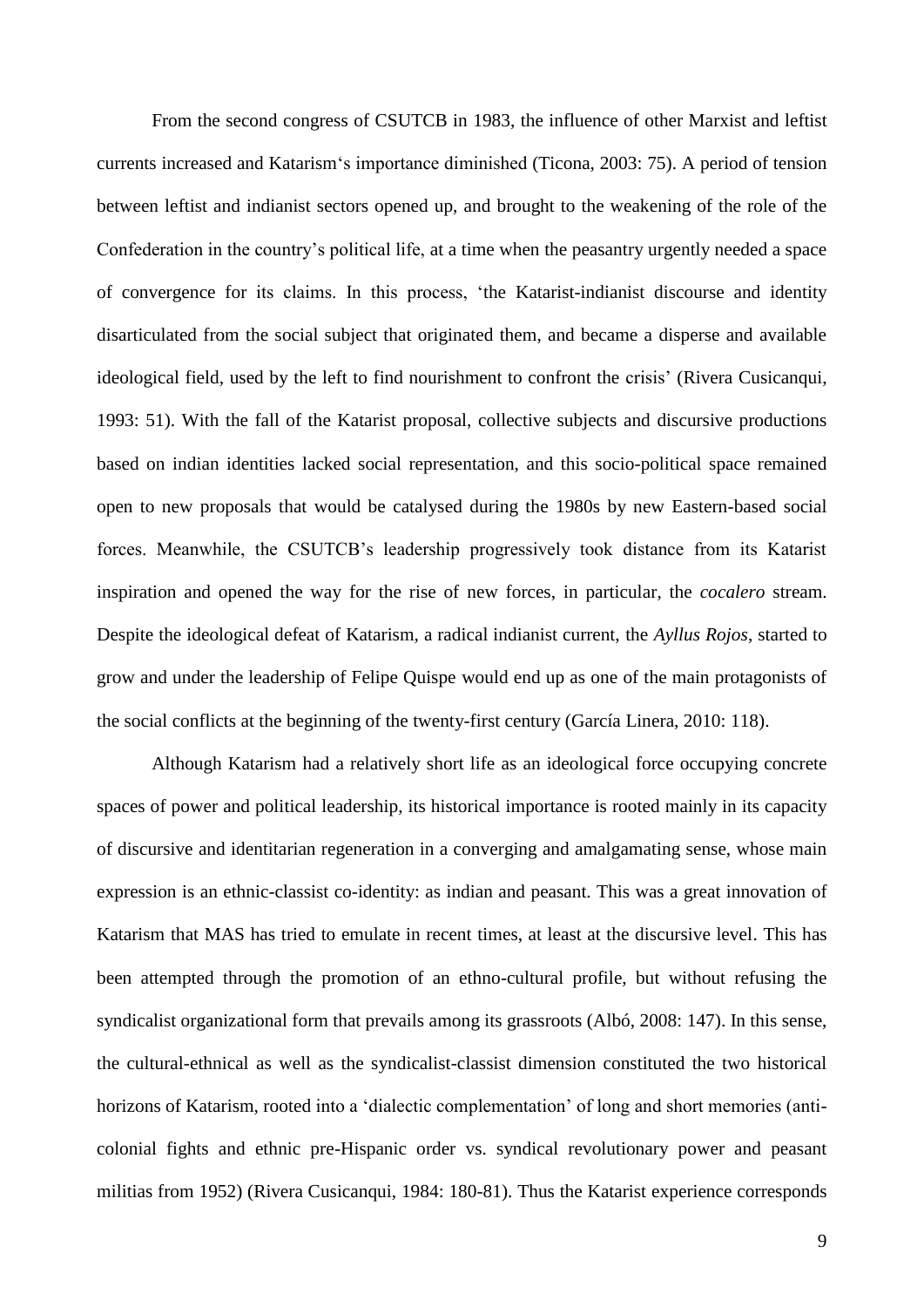to a *phase of convergence* between indigenous and peasant identities, able to juxtapose and resolve, the structural tensions between these two identities.

#### 4. **Democratic Transition and the Genesis of Neoindigenism**

From the 1980s, a new political doctrine, generally referred to as 'neoindigenism' (Canessa, 2006) started to emerge, breaking with previous assimilationist models. Bolivia shared this process with other Latin American countries, where, in the same period, new constitutional and legislative reforms were implemented which recognized the pluriethnic and multicultural character of national societies (Van Cott 2000). These reforms entailed a symbolic change of perspective, as well as a concrete turning point generated by the instututionalisation of new rules to regulate the recognition of diversity through the positive right (Gros, 1999; Yashar, 2005). This process greatly coincided with the *golden age* of neoliberalism in Latin America. Indeed, indigenous struggles and neoliberal ideology didn't stand opposed to one another, and neoliberal government often pro-actively endorsed an agenda of cultural and ethnic recognition. Referring to the Guatemalan case, Charles Hale argued that neoliberal multiculturalism has come about mainly as a response to the growing "demands for rights by culturally oppressed and excluded" (Hale, 2002: 490). Nency Postero applies a similar argument to the Bolivian case (Postero, 2006). In this context, I will rather focus on the interactions between top-down and bottom-up processes, which were mainly driven by the interactions between three fundamental actors: the new indigenous peoples' organizations, the international community (academics and practitioners), and the state.

From the 1970s, in Latin America and mainly in the Andean region, a number of anthropologists and ethno-historians started to highlight the specificities of indigenous communities, privileging ethnic over classist categories (Arnold, 2009: 38). At the end of the 1970s, two meetings were organized in Barbados, where for the first time concern was expressed about the need to support the emancipation and development processes of autochthonous peoples, through the strengthening of their indigenous rights and cultural and ethnic identities. In 1978, in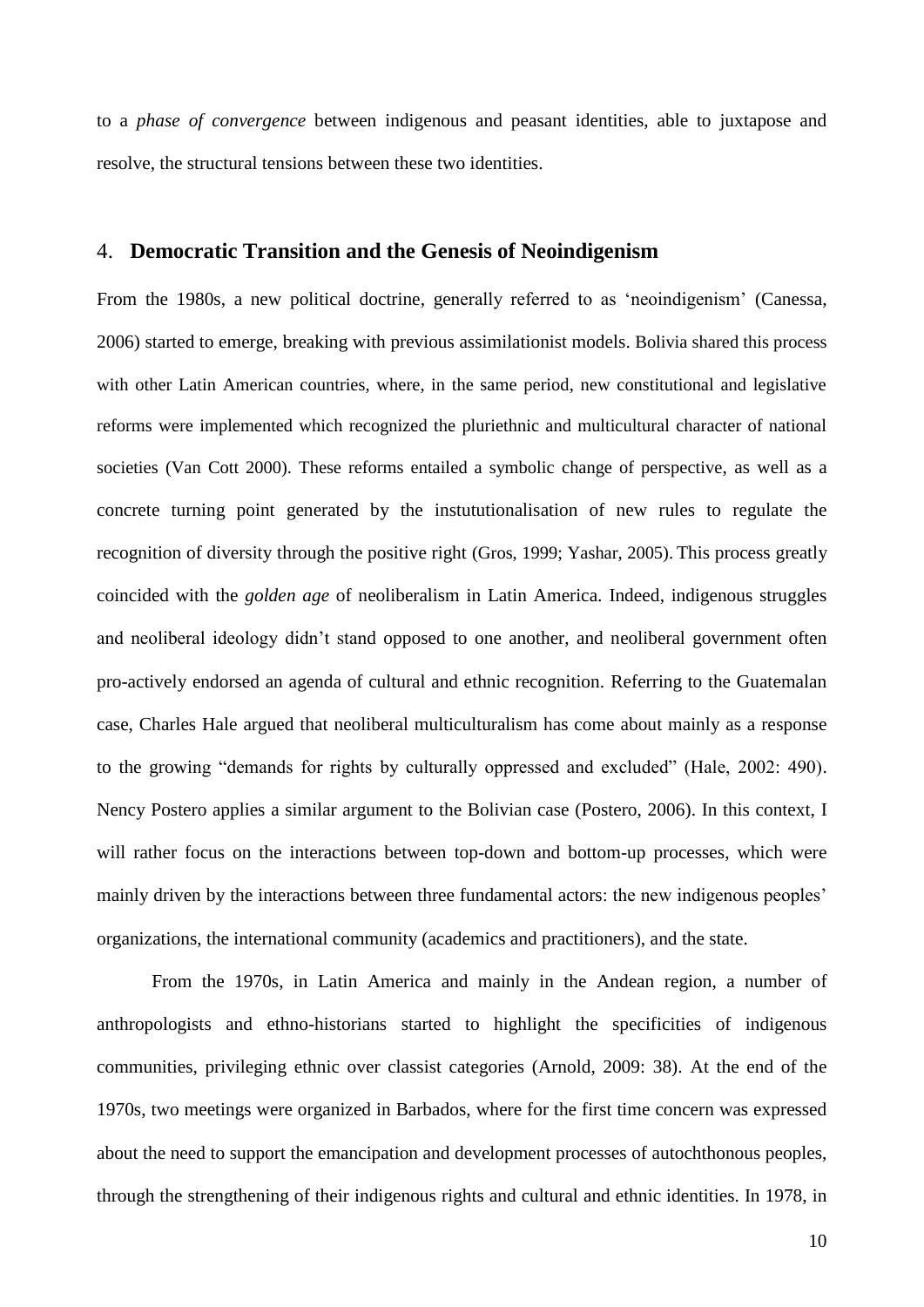Bolivia the German anthropologist Jürgen Riester obtained funds from the international cooperation to build the Casa del Campesino, a shelter for the Ayoreos who had migrated to the city of Santa Cruz de la Sierra and lived in conditions of poverty and marginalization. In 1980, Riester founded the NGO [Apoyo Para el Campesino Indígena del Oriente Boliviano](http://es.wikipedia.org/w/index.php?title=Apoyo_Para_el_Campesino_Ind%C3%ADgena_del_Oriente_Boliviano&action=edit&redlink=1) (APCOB), which received funds from the Dutch cooperation (DANIDA), and the NGOs HIVOS, Oxfam America and Cultural Survival. From that moment, lowland indigenous groups started to be politically structured and, in 1982, the Central Indígena del Oriente Boliviano (CIDOB later becoming Confederación de Pueblos Indígenas de Bolivia) was founded. This organization became one of the main social actors of the lowlands and played a key role within national politics, proposing an innovative project of state reform and putting forward the issue of indigenous rights (Lacroix, 2011: 105). Initially, this generated tensions with other organizations that worked in the area, such as the Centro de Investigación y Promoción del Campesinado (CIPCA), which still followed a classist paradigm of development, working with the peasant unions of CSUTCB, and considering the traditional organizations, especially the Guarani traditional authorities (the *capitanias*), corrupted and involved in the exploitation of people in harvesting sugarcane. However, within a few years, ABCOB and CIDOB had become two of the most important receptors of international funding.

Simultaneously, in the western part of the country, similar experiences of symbiosis between academic and cooperation sectors took place, which started to implement projects of what was defined as 'transnational ethno-development' or 'development with identity' (Andolina, et. al., 2004; Andolina et al., 2009; Laurie et al., 2005). The most important of these was the Taller de Historia Oral Andiana (THOA) created in 1983 in La Paz with the support of Oxfam America. This project developed research on the indianist movement between 1869 and 1950, with the aim of promoting a policy of strengthened indigenous history, culture and identity in the highlands (Choque and Mamani, 2003: 162). The results served as a discursive basis for the legitimation of a movement of 'reconstruction of the *ayllus*'. The latter was in its origins a form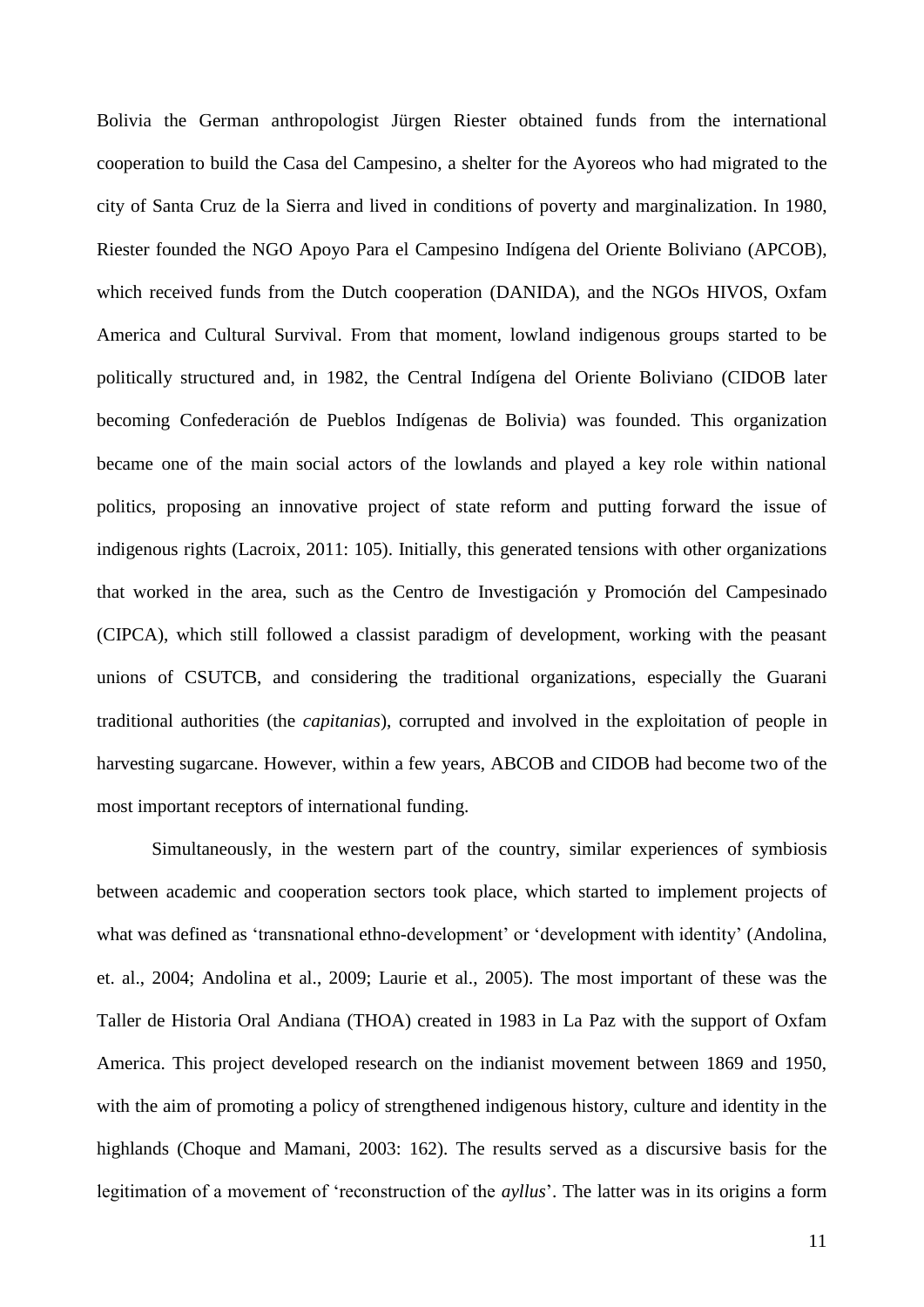of extended familiar community, which worked the land in a collective form in the framework of a commonly owned territory (Rivera Cusicanqui, 1993: 36).

A second example of transnationally rooted ethno-development was the Proyecto de Autodesarrollo Campesino (PAC). This was started in the Oruro department in 1988 and was sponsored by the European Union. 21 million euros were invested to finance micro-projects with the aim of improving local small scale agricultural and livestock production (Andolina, et. al., 2004). The principal stakeholders of this programme were the organization of the *ayllus*, which acquired legitimacy at the expense of local syndical leaders. Mainly thanks to these projects, at the end of 1989, three sub-departmental federations of *ayllus* existed, which promoted an alternative development and organizational model based on ethnicity. As a culmination of this process, in March 1997 in Ch'allapata, the Consejo Nacional of Ayllus y Markas del Qullasuyu (CONAMAQ) was founded and consecrated as the 'national authority of the Aymaras, Quechuas and Urus' (Choque and Mamani, 2003: 166; Molina Rivero 2006). Initially, this organization made great efforts to differentiate itself from its natural competitor, the CSUTCB, through an ethnic-based discourse that emphasized the 'genuineness' of this movement as an expression of an 'original' Andean peoples' identity (Albó, 2008: 161). The key concept in this sense was the 'nativeness', which allowed this organization not only to take distance from the peasants, but also from the indigenous peoples of the East, and to build its own identitarian boundaries. I present here an example of this kind of discourse:

We are native. We are neither indigenous, nor peasants. Everyone could be peasant! Ruben Costas [One of the most important leaders of the regionalist movement of Santa Cruz de la Sierra] could be a peasant, since he has his own ranching activity. We didn't come from another country, but we are native, legitimate owners of our land and territory. […] In the highlands there are no peasants. They call us peasants, but we are not. We are native. We are native nations (Interview with the Jiliri Apu Mallku of CONAMAQ, La Paz, 5 August 2010).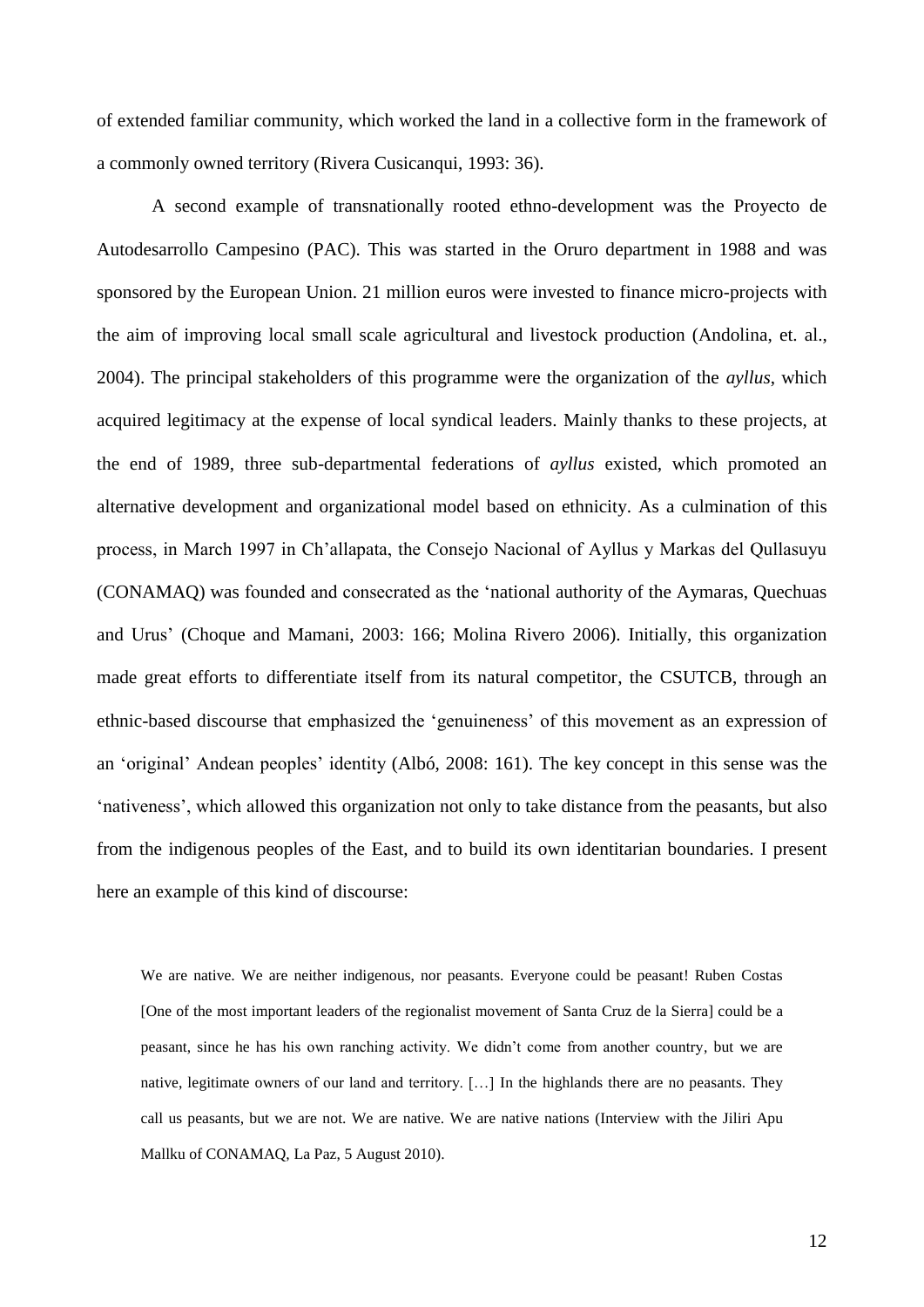Meanwhile, CONAMAQ started a 'proselytism campaign' in the highlands trying to 'convert' rural communities to the *ayllus'* cause through a discourse based on a shared historical memory and pre-colonial identity. Reinterpreting the anti-colonialist principles of the indigenous movement's ideology, the *ayllu*'s activists presented their organization and the native authorities as 'more native' (in term of authenticity) and with more potential (in terms of development), rapidly creating a powerful rival movement for the peasant organizations of the highlands (Andolina, et. al., 2004; Le Gouill, 2011). Nevertheless, CONAMAQ did not manage to replace the peasant union that, conversely, imposed itself on the national scene by leading important social mobilizations after 2000. A multifaceted relationship was thus established between the two organizations that would generate a complex socio-political scenario.

This process was influenced by contemporary international and national events. Significant at the international level was the 1989 approval of the 169 Indigenous and Tribal Peoples Convention of the International Labour Organization (ILO), which was ratified by the Bolivian government in 1991. This agreement established the adoption of '[…] new international standards […] recognizing the aspirations of [indigenous] peoples to exercise control over their own institutions, ways of life and economic development and to maintain and develop their identities, languages and religions, within the framework of the states in which they live'.

At the national level, the rise of the indigenous movement was also favoured by a series of conjunctures. During the 1980s, the lack of capacity to catalyse social forces led to the weakening of COB. Moreover, from the declaration of the first normative instrument of the new neoliberal doctrine, the Supreme Decree 21.060 in 1985, a paradigmatic change occurred in the way the state interpreted and managed rural issues. There was an effort to reorganize the population in symbolic terms: 'as specialized indigenous and not as producers of goods (peasants and workers) that the class-based definition established in the previous decades' (Arnold, 2009: 38). Moreover, indigenous movements were explicitly prioritized within development programmes sponsored by multilateral and bilateral cooperation agencies, which often introduced a requirement for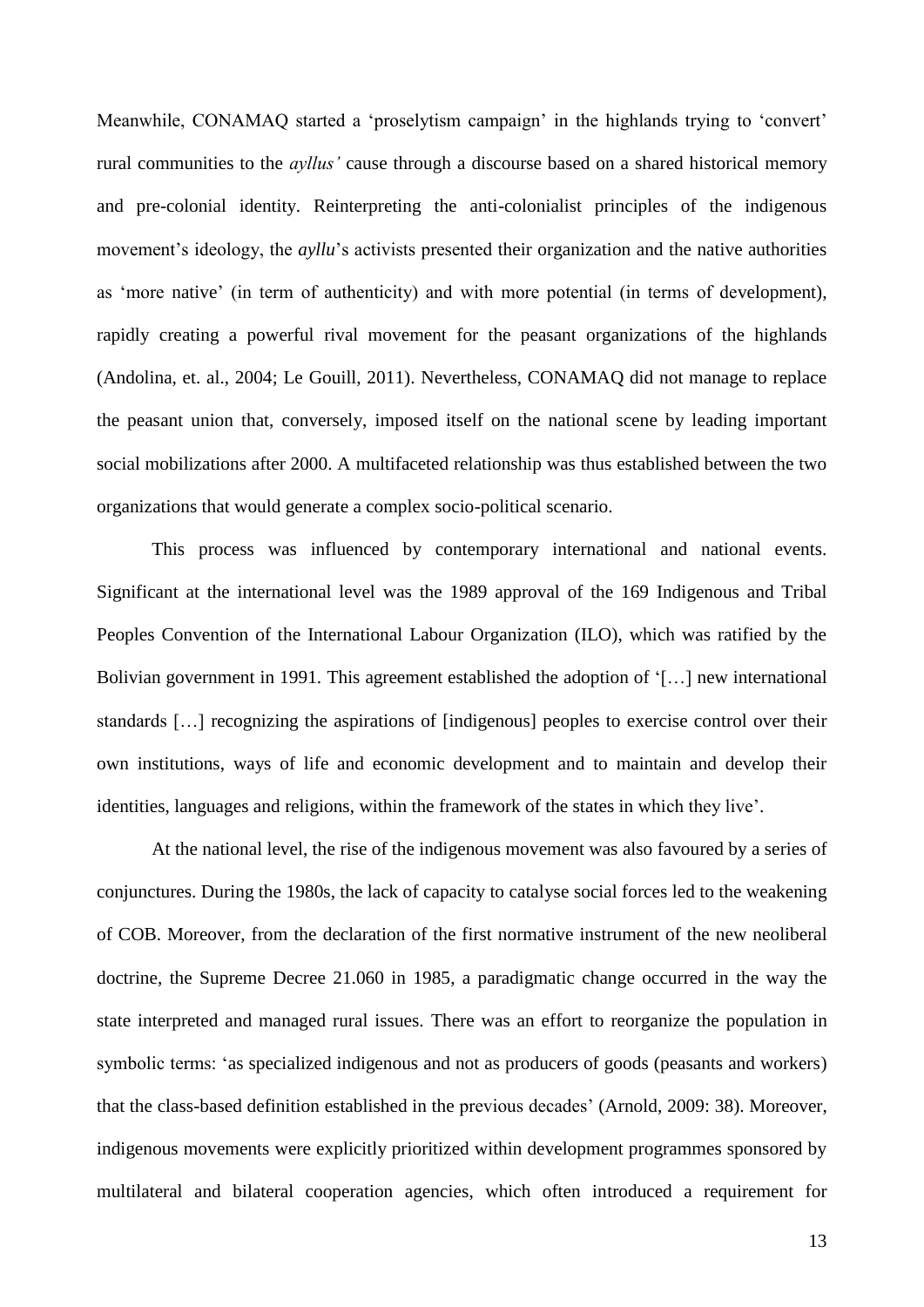indigenous participation and a specific attention for cultural difference within beneficiary groups (Laurie et al., 2005: 473).

The state played a key role in the process of the neoindigenist rise. In the 1990s, three reforms made by neoliberal governments changed the rural identity-building process, particularly the political space around indigenous peoples: (1) The Popular Participation Law that, in 1995, introduced a formal distinction classifying communities as indigenous or peasant; (2) The Ley del Instituto Nacional de la Reforma Agraria (INRA) of 1996 that legalized the Tierras Comunitarias de Origen (TCOs), i.e. vast territorial extensions assigned on an ethnic bases; (3) The Law of Cultural Bilingual Education that promoted the teaching of indigenous languages and culture (Postero, 2006). Although indigenous issues were not of particular interest to a wider electorate, or even to the vast majority of people who might be described as indigenous (Canessa, 2006: 247), these reforms triggered a process of ethnicization of politics and development strategies (Andolina et al., 2009; Lacroix, 2007; Boccara, 2010), which, despite the explicit aim to deepen the country's democracy, ended up generating centrifugal tendencies and unsuspected consequences (Postero 2006). Also, this process benefited geographically concentrated social movements, whether regionalist or ethnically-rooted (author et al., 2012). As Manuel Centellas wrote, 'Ironically Bolivia became politically unstable after reforms that improved the political system's representativeness and embraced multiculturalism' (Centellas, 2010: 171).

These legislative initiatives of the neoliberal governments benefited greatly from international support. One of the most important and effective initiatives was the DANIDA's program 'Support to the Rights of Indigenous Peoples'. The program, which ran from 1995 to 2010, provided support and advice to the Bolivian state to implement the TCOs' titling, the process of decentralization and popular participation, the bilingual education in the lowlands, and the sustainable management of natural resources in the TCOs. At the same time, it sought to mainstream indigenous issues in the design of development programs and public policies (DANIDA and IWGIA, 2010: 12). The Danish cooperation has considered its strategy of support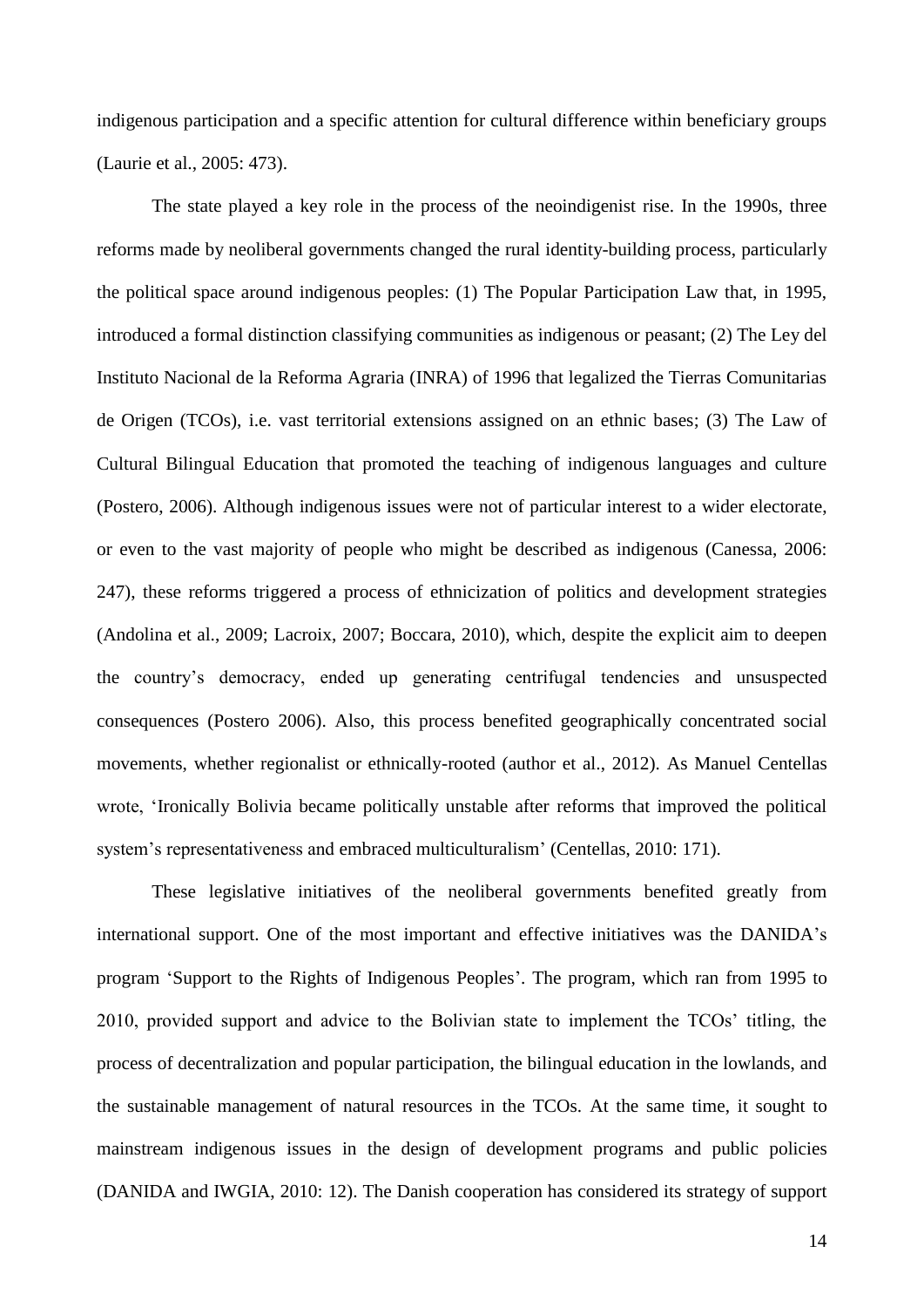to Bolivian indigenous peoples as one of its most successful programs. As the Danish officer in charge of the program for four years stated:

This program has been one of the most successful I have ever seen, since it was well formulated and it led to interesting results. It was not only a land titling process, but an empowerment process of these [indigenous] peoples (Interview with a Project Manager of DANIDA, La Paz, 11 June 2011).

However, the role of international cooperation in supporting ethno-cultural movements has been strongly critiqued. As a former officer of the Viceministry of Indigenous Issues stated:

There are cooperation agencies that expressly supported exclusively indigenous peoples, and not the peasant sector, because they thought that, from the 169 ILO Convention, the logic of indigenous peoples was different and that it had been made invisible. This fact has been contributing to the resurgence of certain identities and to the empowerment of others. […] In fact, distortions introduced by the international cooperation's funds generated conflicts, since it is true that there are cooperation agencies that only sponsor indigenous, and not peasants (Interview with a former officer of the Viceministry of Indigenous Issues, La Paz, 5 August 2010).

A further critique is that within such programs the civil society's stakeholders were mainly indigenous organizations – i.e. CONAMAQ and CIDOB – while CSUTCB, for its syndical nature, was not taken into consideration, contributing in the weakening of its indianist stream. According to the Danish Embassy's officer, the stakeholders' selection was made mainly according to a criteria of 'most representativeness' in ethnic terms. However, these decisions generated many critics and discontent within peasant organizations, which accused the international actors of unjustifiably benefitting a social group to the detriment of another.

The cooperation is the empire and we are puppets that say what the cooperation wants us to say. The cooperation makes the agenda. Since there is money, invitations, good hotels, flight tickets, they buy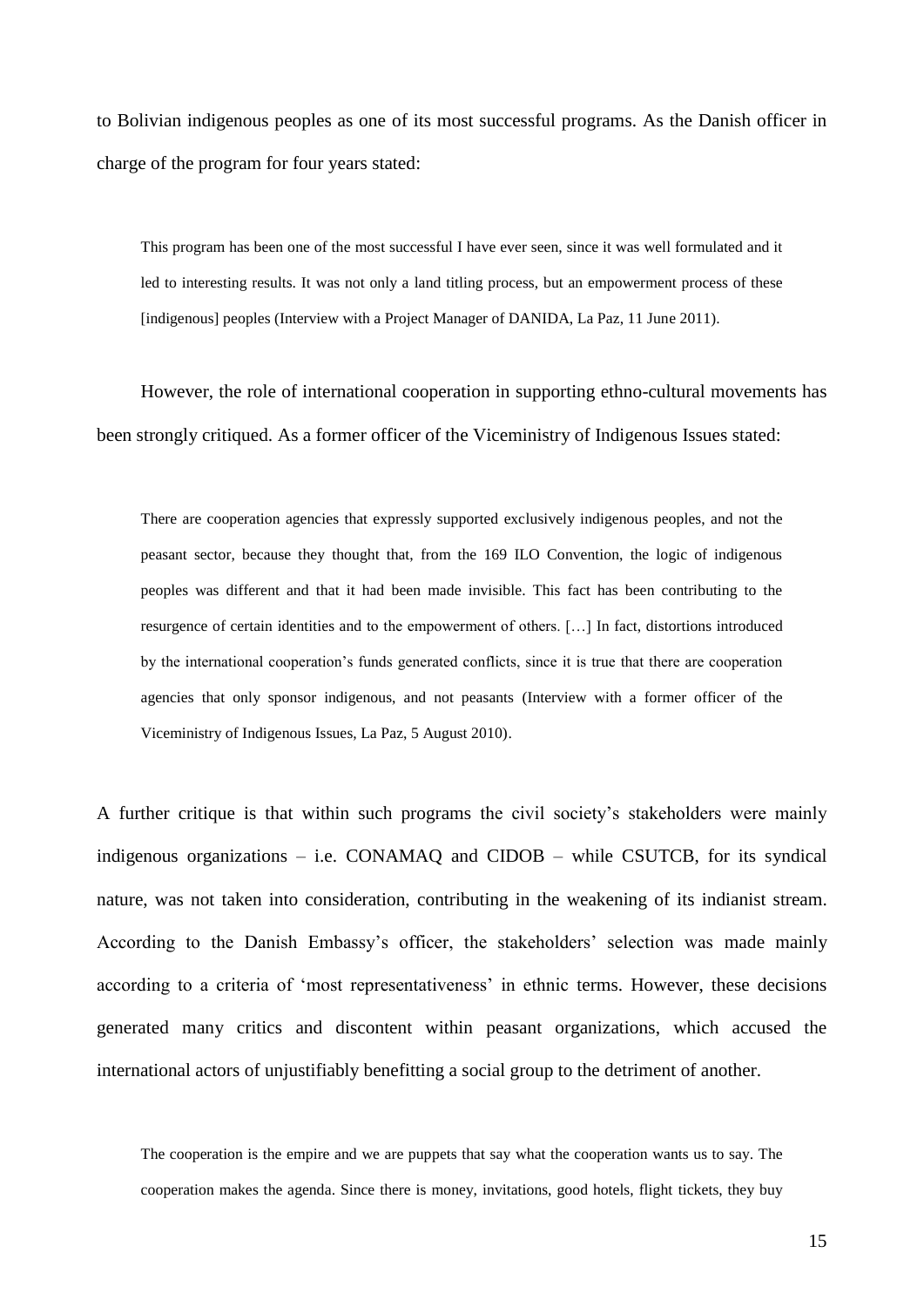interlocutors, ventriloquists. All the money that comes from Finland, Norway, Denmark, comes to destroy syndicalism, Marxism. Supposedly, they think they come to destroy communism. Who are the communists? Syndicates! Who should they support? The neutral, those that are not going to make any problem, the *cariñosos*. And who are they? Indigenous and CONAMAQ (Interview with an advisor of the Bartolinas, Santa Cruz de la Sierra, 19 August 2010).

The 'professionalization' of these movements, and mainly of their leaders (Laurie et al., 2003), as development actors is another side effect of such programs. As Yvon Le Bot wrote about Latin America in general: 'Indigenous actors and the militants that support them would tend to 'professionalize' themselves, to adopt essentially strategic conducts, fights of position and resources harnessing – financial, juridical and symbolic' (Le Bot, 2009, 295). A 'project-based logic' is thus installed within the indigenous movements' leadership, which converts them into advocates and managers of development, experts in fund-raising and in the use of a specific ethno-developmentist language (Rodríguez-Carmona, 2009: 169). This demonstrates the capacity of these actors to adapt, while at the same time it constitutes a consistent limit to their autonomy.

Ethno-development policies implemented by the Bolivian government and supported by international cooperation agencies were confronted to the problem of setting up a system that categorizes and draws boundaries around different human 'sub-groups'. Related to this issue, there is the problem of ethnic 'authenticity', linked to the definition of a criteria that determines whether a certain ethnic group is considered legitimate or is an 'artificial construction'. The practical solution implemented by the Bolivian administration was the creation, at the end of the 1990s, of a Viceministerio de Asuntos Indigenas y Pueblos Originarios (VAIPO), which has been in charge of issuing a 'Ethnic Identity Certification' accompanied by a document that identifies the special needs of each and every certified indigenous people (Special Needs Assessment Study). This system, which was as well supported by DANIDA, basically provides the state with the 'bio-power' to define who is indigenous and who is not, and what the needs of these social groups would be. These documents are also indispensable to start the TCOs' titling process. In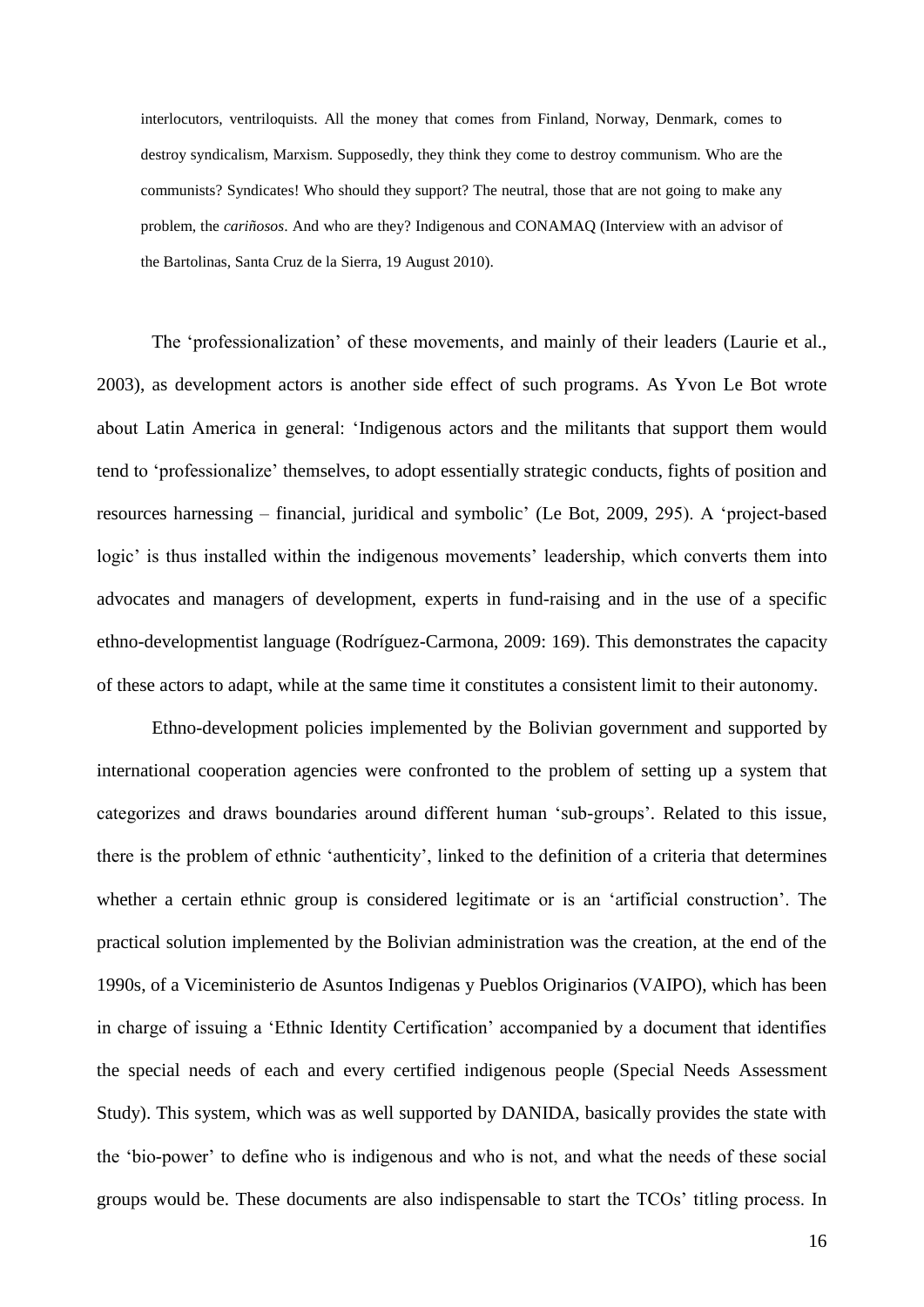spite of the efforts to improve the efficiency of the certification system and the direct participation of social actors, structural epistemological problems remain unsolved, namely because they are inseparable from the very idea of institutionalization of ethnic and identitarian differences (Author 2012b).

The two decades corresponding to the neoliberal governance, the rise of neoindigenism and of new indigenous/native movements with the support of international actors clearly marked a *phase of disarticulation* between indigenous and peasant identities, which led as well to organizational fragmentation and higher degrees of competition in many rural spaces.

# **5. Evo Morales' 'Cultural Revolution' and the Wobbling Trans-rural Alliance**

In the 2000s, the wave of massive social fights (the so-called 'social wars', Dangl 2007), the rise of MAS as the social movements' coagulator and the electoral victory of Evo Morales opened a new political phase. The latter radically modified the power equilibria between traditional political elites and social movements, but also among social actors themselves. The MAS was founded as a 'political instrument' of the peasantry, and especially of coca-growers' unions (Do Alto 2011, Zuazo 2009). However, throughout a relevant change, mainly in the symbolic and discursive referents of the government, the indigenous element was included in its discourse together with its more traditional referent: the peasantry. This new balance played a key role in the management of tensions derived from the 'ontological heterogeneity' of the political instrument, at least during Morales' first mandate.

The definition of a shared identity became paramount both at the symbolic and the operational levels. The new political project sought to be representative of all the social forces, and, at the same time, these forces needed to be compensated with an equal access to the reforms' outcomes. Moreover, from a strategic point of view, this alliance was important in order to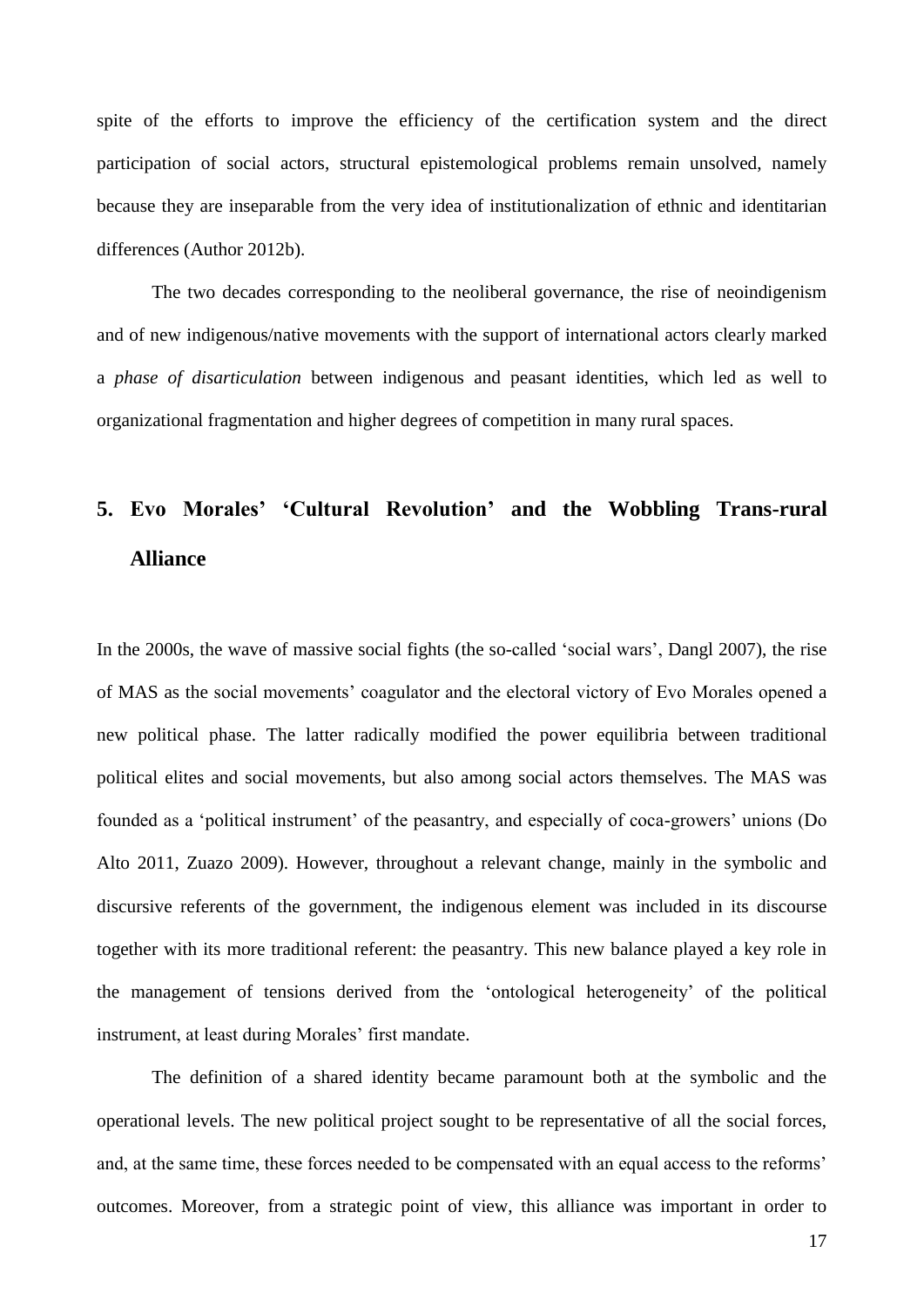implement more substantial reforms, to benefit from a block of cohesive forces against external (political) threats, and to frame an appealing international imagery, recalling the indigenousrelated symbolism.

One of the most evident manifestations of the cohesive effort undertaken by MAS was the creation of a new discursive category capable of unifying all sectors of the rural world within a single indivisible concept. The 'trinitarian category' of *'indígena originario campesino'* (native indigenous peasant), carefully negotiated during the Constitution-making process, hence becomes one of the main pivots for the institutionalization of a new type of plurinational citizenship. As a new discursive tool, it was able to provide a shared narrative and symbolic space for the different actors in the coalition: the constellation of Eastern indigenous groups; the peasantry (including its colonizer and *cocalero* sectors); and the highlands population (mainly Aymara and Quechua). The final result of this definitional quest is summarized within the Constitutional text:

An *indigena originario campesino* nation or people is each and every human collectivity that shares cultural identity, language, historical tradition, territorial institutions and view of the world, and whose existence is previous to the Spanish colonial invasion. (Art.30)

The negotiation, at least in discursive terms, of a category that includes and represents all the rural sectors, that is one and triune, gave a certain breadth to the political project and served as a propulsive force for more radical reforms.

However, in spite of these efforts of articulation, the Morales' political project still shows the tensions embedded in the indigenous-peasant relationship, especially when confronted to the definition of an agenda of reform for the rural areas. Key polarizing issues were the decisions to deepen both the ethno-developmentist initiatives started in the 90s (in particular the TCOs' titling) and an economic agenda based on extractivism and reprimarization. During the first mandate certain continuity with pre-existent policy initiatives was more consistent and the MASista agenda was still very much influenced by the effort to find an innovative way towards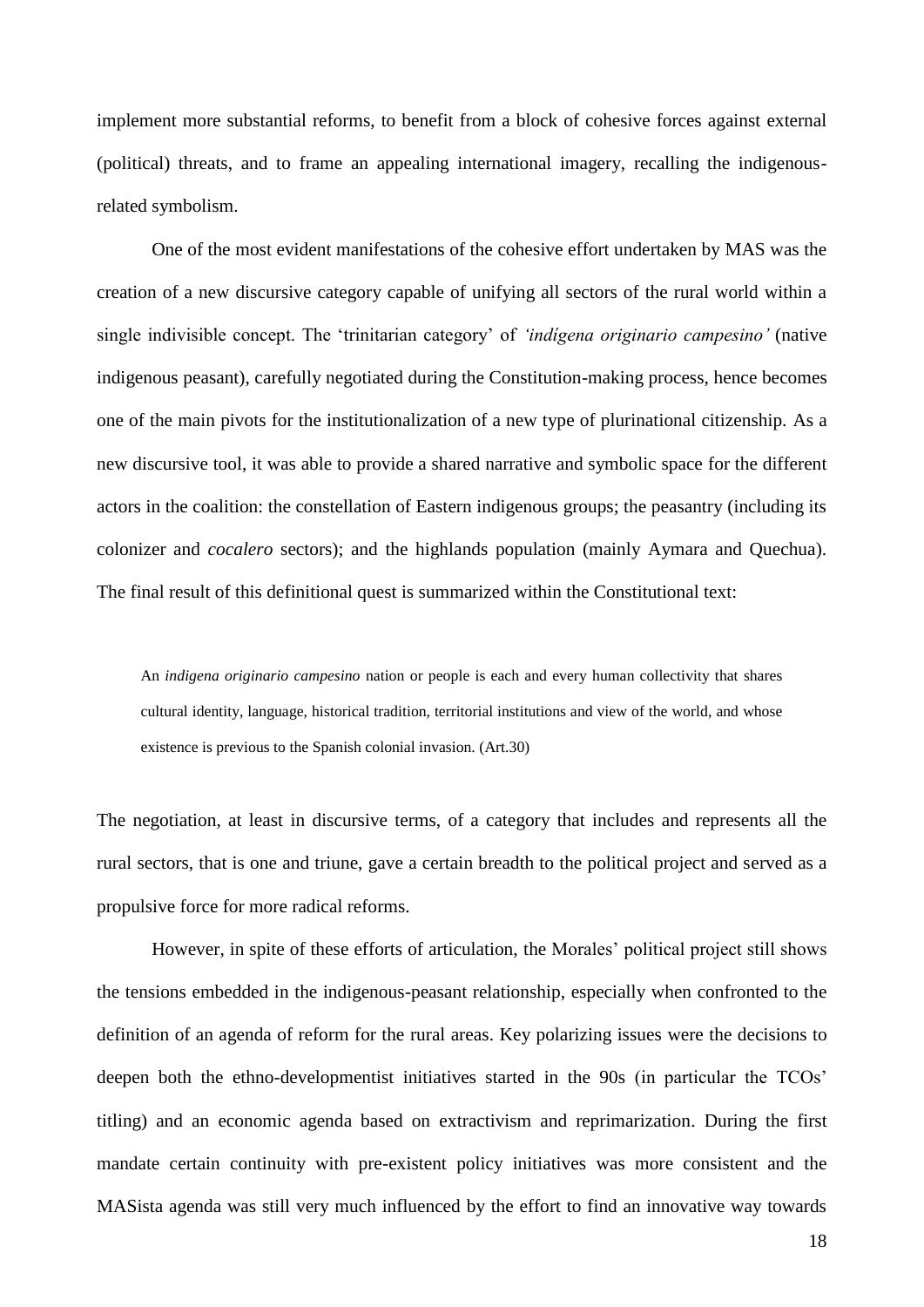'inclusion with identity'. The outcome was the strengthening of the process of ethnicization of Bolivian political life started in the 1990s, but in the framework of a new national project that tries to control those centrifugal forces continuously negotiating new bases for an inter-rural political alliance. The construction of a political hegemony was based on the combination of a nationalistic discourse (in opposition with the unpopular neoliberal model) and of indigenism (incarnated in the idea of plurinationality).

In terms of identitarian reconfiguration, during this period, both indigenous and peasant identities strengthened their cultural and ethnic connotations. In extreme cases, the outcome is the creation of new identities (ethnogenesis) or the definition of brand new patterns of indigenous militancy (what Charles Hale calls 're-Indianisation, 2002: 486). This results basically in the strengthening and radicalization of certain collective identities, in the increase of its potential in terms of social cohesion, performative effects and, thus its political power regarding peer organizations and the state.

In this fourth phase of *rising disarticulation* between indigenous and peasant identities, characterized by high tensions and centrifugal trends, there is not only a radicalization of the indigenist discourse, ethnic by definition, but also a narrative shift of the peasantry towards the 'ethnic', not as indigenous, or indian, but as a sort of 'blood peasant'. This narrative introduces ethnic frames, linking peasant identities to origins, blood and surnames. For example:

Blood and the surname that runs through the blood of each and every one that lives in the CSUTCB area is peasant, before indigenous. Whether farmers, stockbreeders, fishers, llama shepherds, we are identified as peasants. […] They are from different cultures and languages, but before than indigenous they recognize themselves as native peasants (Interview with the Land and Territory Secretary of the CSUTCB, La Paz, 2 August 2010).

All along, from our ancestors we are syndicalists. We form part of the Departmental Federation Tupaq Katari. But now the *compañeros* think they are another organization. They think they are well tied up with the government. They want to diminish us, because they recognize us as syndicalists, with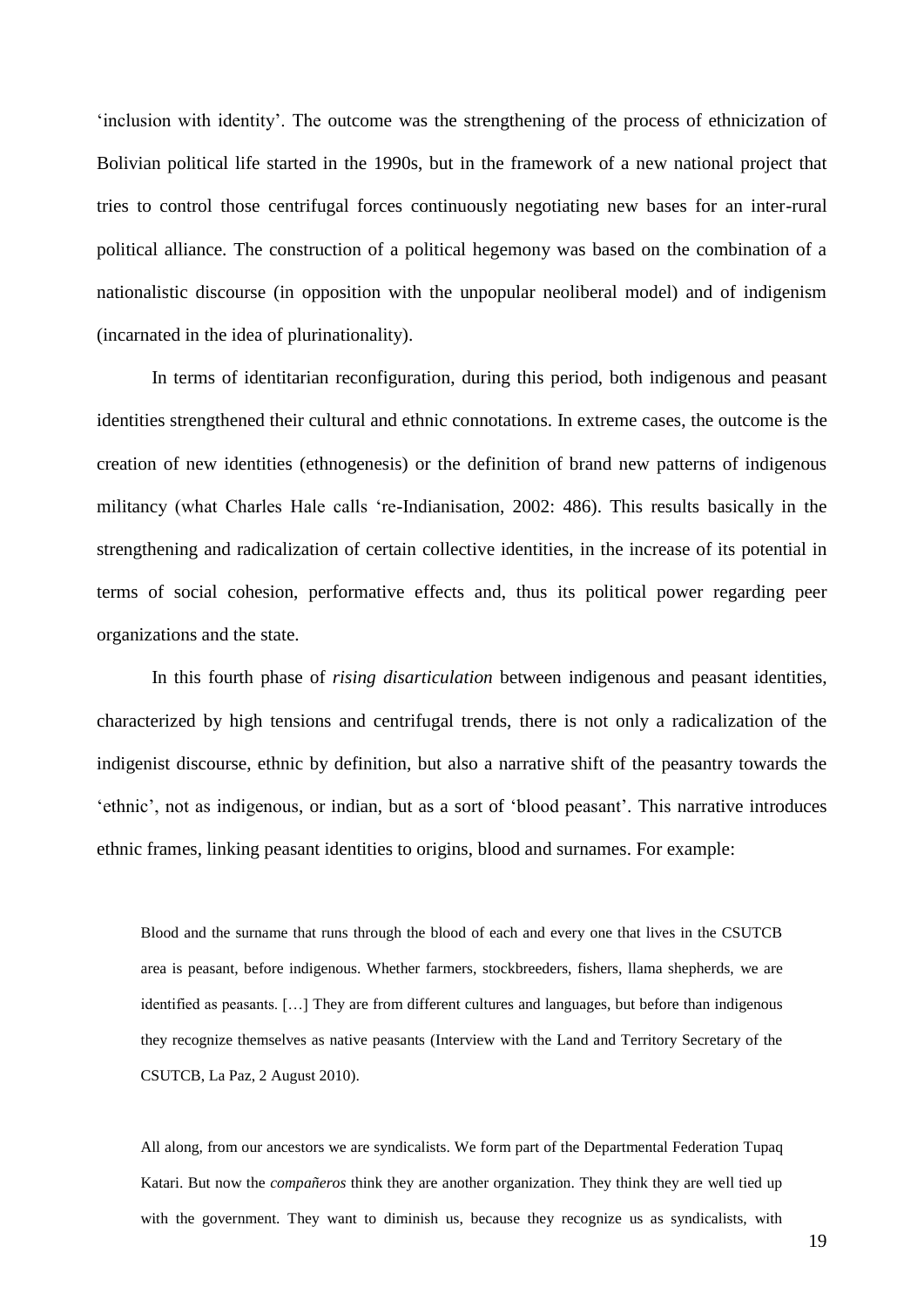deceptions and swindles (Interview with a member of the community of Puchahui, Franz Tamayo Province, 25 July 2010).

For this reason, in contemporary Bolivia the hybrid category of '*campesindios*' (see Bartra, 2010) is not applicable. Despite being conceptually, empirically and historically compatible, politicized narratives have produced conflicts between the '*campesinos*' and '*indios*' identities. Peasants do not recognize themselves as indigenous even if it is perceived that they form part of an ethnic group because of the language they speak, and their culture, routines and uses. At the same time, indigenous peoples do not identify themselves as peasants, although subsistence farming and agriculture constitute the main mode of production of this population.

Analysing the Bolivian geopolitical map, additional evidence can be found that supports the hypothesis of a high instrumentalization of ethnic and cultural identities. In particular, it is interesting to note how alliances formed along identitarian boundaries vary depending on the geographic dimension that we consider. Nationally, indigenous people and peasants have formed alliances during the rise and consolidation of Morales' political project, forming the *Pacto de Unidad*. Meanwhile, at more local scales where indigenous and peasant organizations coexist, it is common to find situations of polarization and conflict. Tensions between social organizations occur, although with different dynamics and intensities, depending on the context. Such tensions have been witnessed in areas such as the Norte of La Paz, the Norte Potosi, the Chuquisaca valleys, the colonization regions of the East, and the internationally famous Indigenous Territory of the Isiboro Sécure National Park (TIPNIS).

This evidence can be linked to the hypothesis of Daniel Posner (2004), who argues that the relevance of ethnic divisions depends on the political and social arena where groups coexist, which constitutes how these groups come to be defined. During the first Morales' government, it was perceived to be more convenient for indigenous and peasant organizations to find systems of alliance within the national political arena, in order to confront other hostile political forces with opposite identitarian referents, such as the Right, the oligarchy, and the business sector.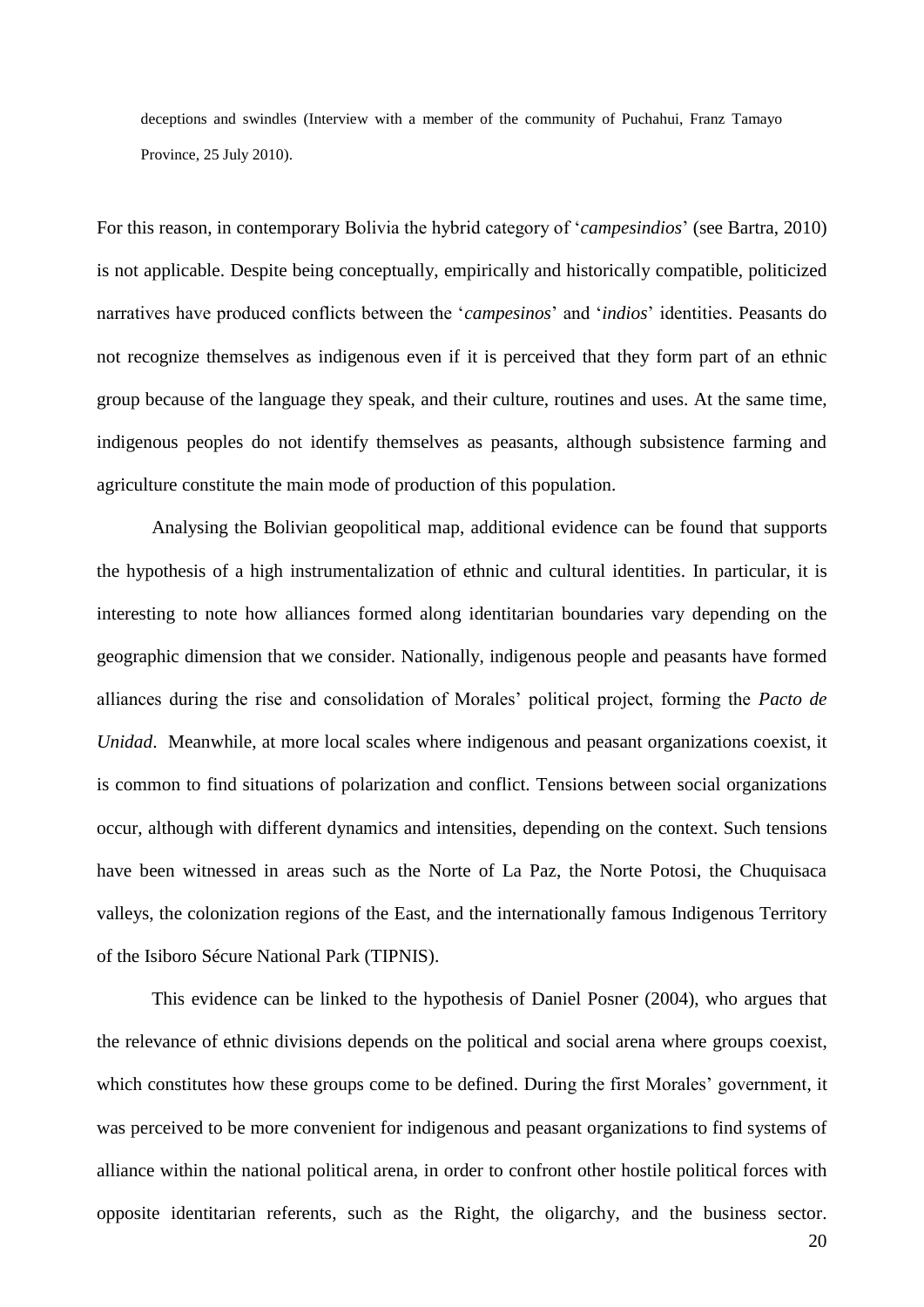Similarities are emphasized more than incompatibilities, with the concept of '*indigenaoriginario-campesino'* deriving exactly from this kind of effort and political strategy. In local spaces, the balance of power is very different. The demographic and cultural map is relatively simpler. Relationships between indigenous and peasant populations, and the characteristics of the social aggregate and political space is varied. In particular, in many rural areas, the indigenous and peasant populations represent the vast majority of the population. This results in an instrumental fragmentation, both organizational and identitarian, which has particular resonance in local politics, and the context of competition for resources. Differences are emphasized by political candidates creating increasingly extreme concepts of identity.

Moreover, from 2010, after the Constitutional referendum and Morales' re-election, the alliance that was built around the MAS' government entered into a crisis that still persist. The breakthrough was marked by the conflict around the TIPNIS. The node of contention was an infrastructural project for the construction of a road between the two towns of Villa Tunari and San Ignacio de Moxos (across the departments of Cochabamba and Beni) that would facilitate the communications and connect these areas of central Bolivia to the transamerican commercial corridors, thus promoting a new wave of development and economic growth. These, at least, were the arguments of the government and of its local allies, mainly peasant and coca growers' communities. The latter were also interested in the possibility to expand the agricultural frontier beyond the protected area's borders, although this is not explicitly stated (Webber, 2012). On the opposite side, other inhabitants of the Indigenous Territory of the Natural Park Isiboro Sécure (*Territorio Indígena del Parque Natural Isiboro Sécure*, TIPNIS), allied with indigenous-native organizations, urban middle-classes and ecologist sectors, were strongly resisting a project that would cut across the heart of the natural park in which they live, altering its environmental and social equilibria. Moreover, they criticized the fact that no previous consultation took place with local communities, as established by the new Constitution approved in 2009 (Perrier Bruslé, 2012 ; Laing, 2013).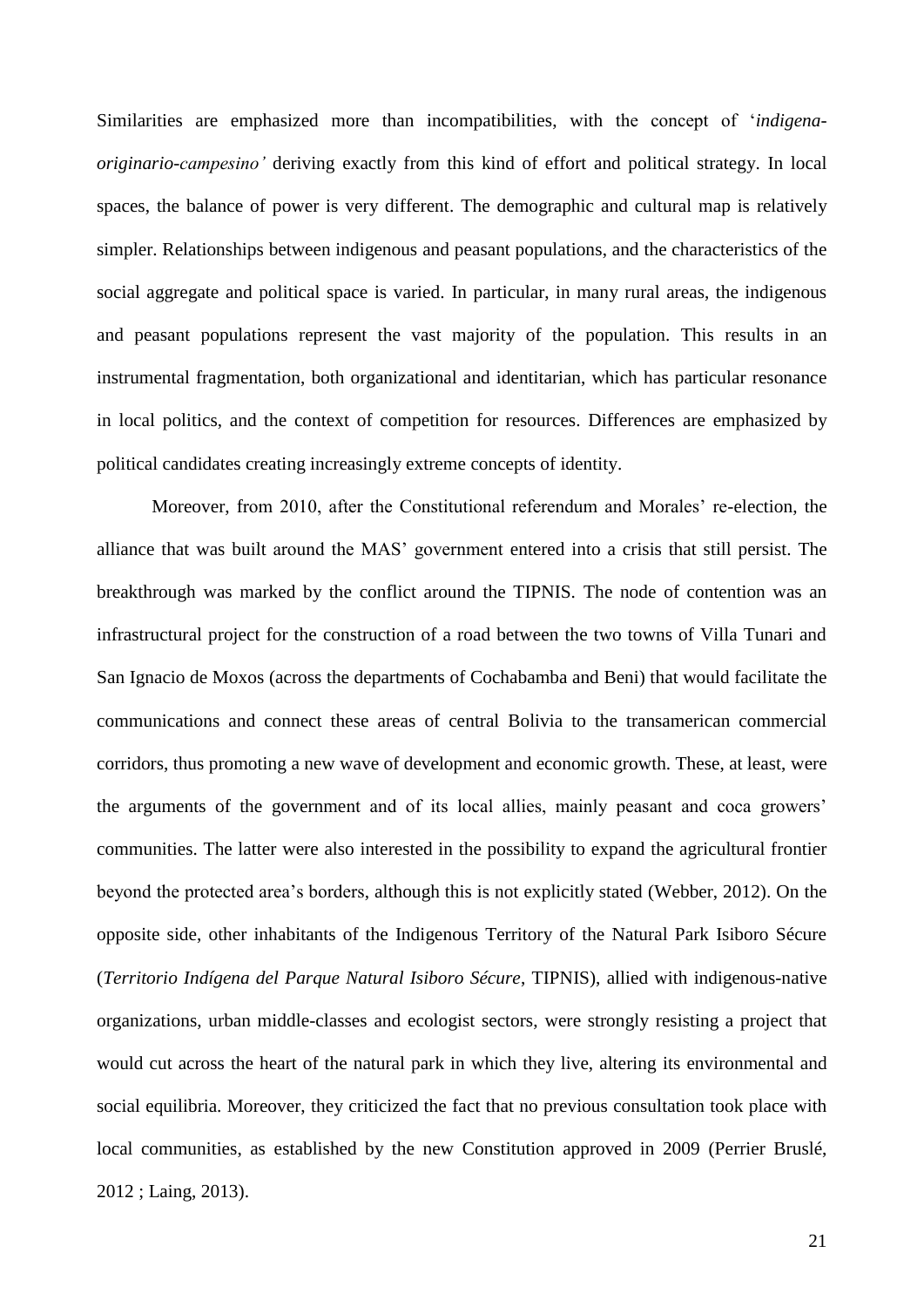The conflict suddenly reached the national and international public opinion when, the  $15<sup>th</sup>$ August 2011, more than 2000 people left the town of Trinidad, starting the VIII Indigenous March for the Defense of TIPNIS that ended, after more than two months and 1500 km through Bolivian Andean valleys, in the administrative capital La Paz. Meanwhile, various initiatives of dialogue between the government and the indigenous authorities took place, and, the  $25<sup>th</sup>$ September, an episode of repression against the marchers by the Bolivian police raised the indignation of national and international public opinion. The indigenous protesters did not claim only for the suspension of any infrastructural project within the TIPNIS region, but they also added 15 more points to the agenda of negotiation, most of them oriented to preserve the integrity of their communitarian territory. When the marchers were about to reach La Paz, the 24<sup>th</sup> October, the government promulgated a law for the protection of TIPNIS. However, a few weeks later, some ministers and the President himself initiated a campaign in favor of the construction of the road. As a result, the conflict persisted and, in July 2012, a process of consultation with the local communities began. According to the government, the majority of TIPNIS's communities eventually agreed with the infrastructural project. However, some non-governmental reports raised doubts about the lack of fairness and transparence that would have characterized the process (Comisión Interinstitucional de la Iglesia Católica et al., 2012) as well as the willingness of the communities to participate into the Consultation (Sub-central TIPNIS Comisión de Recorrido, 2012). In this context, the representative of the Coordinating Committee of Andean Indigenous Organizations (*Coordinadora Andina de Organizaciones Indígenas*, CAOI), Rafael Quispe, declared: "If it is demonstrated that the rights of indigenous peoples have been violated, there will have effects on Morales. From an indigenous president, he passed to be a violator of the rights of the natives", adding that the "TIPNIS is just the tip of the iceberg".

This conflict is representative of a growing number of struggles all over Latin America, which combine claims for indigenous rights with the defense of the environment (Humphreys Bebbington and Bebbington, 2013). Referred to the Bolivian political context, it highlighted three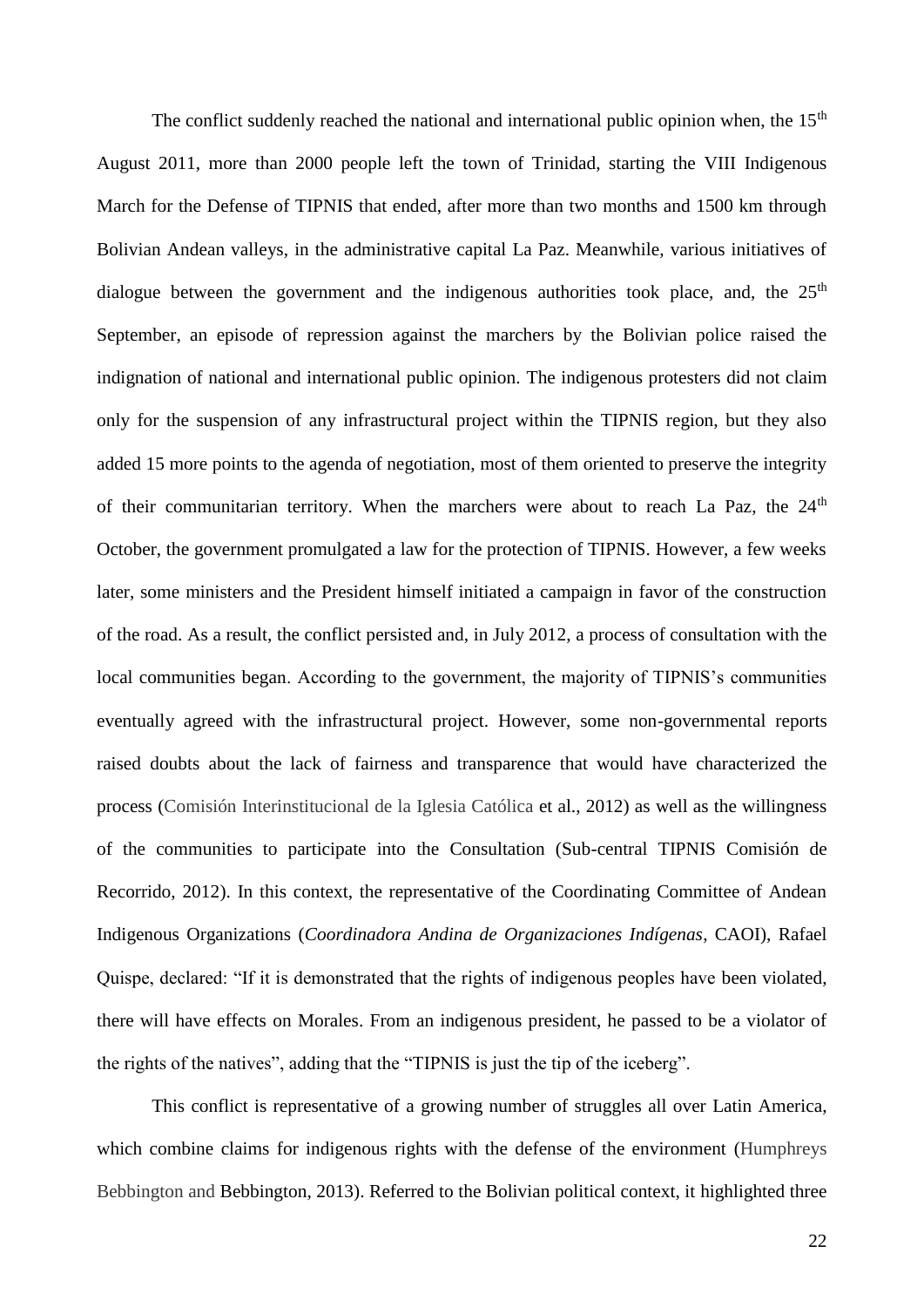important gaps that have been widening within the MASista political project: a) between discourse and practical political management; b) between developmentist and indigenism; c) between indigenous and peasant sectors. These gaps show as well the fragilities of the trans-rural alliance build during the Constitutional negotiations and open a new trend of increasing disarticulation between indigenous and peasant identities, whose main characteristic is the unprecedented level of politization. Peasant and indigenous interests seem to be moving towards opposing goals, which makes extremely difficult to identify new heterodox model of development.

The MAS political instrument proved to be a flexible and unstable coalition of social forces. Fernando Mayorga (2013: 130) identifies three main concentric circles of social basis around the MAS' core. The first one is occupied by peasant organizations; the second one is formed by the indigenous movements; and the third one includes other trade unions (miners, workers, retired people). Both the umbrella organizations that served as platforms of coordination for most of these social sectors (the *Coordinadora Nacional para el Cambio* CONALCAM and the *Pacto de Unidad*) collapsed over the last three years. As a result, the political coalition has been progressively contracted to the first circle, where the most loyal sectors are concentrated: CSUTCB and the Confederation Bartolina Sisa. The latter has been playing an increasing important role as a key ally of the government and its leaders are generally very close advisors and operative arms of Moreles himself (as was the case for Leonilda Zurita and Juanita Ancieta).

At the basis of this fracture between indigenous and peasant sectors, there is the lack of capacity of the MAS to keep the coalition together, event in absence of highly aggregational claims (such as the Constitutional Assembly or the nationalizations) or generalized conflicts (such as the 2008 political crisis) (Mayorga, 2013). At stake now is the implementation of an ordinary public administration agenda that tends to mobilize rather corporatist and group interests. As a result of this new political scenario, the strengthening of the disarticulation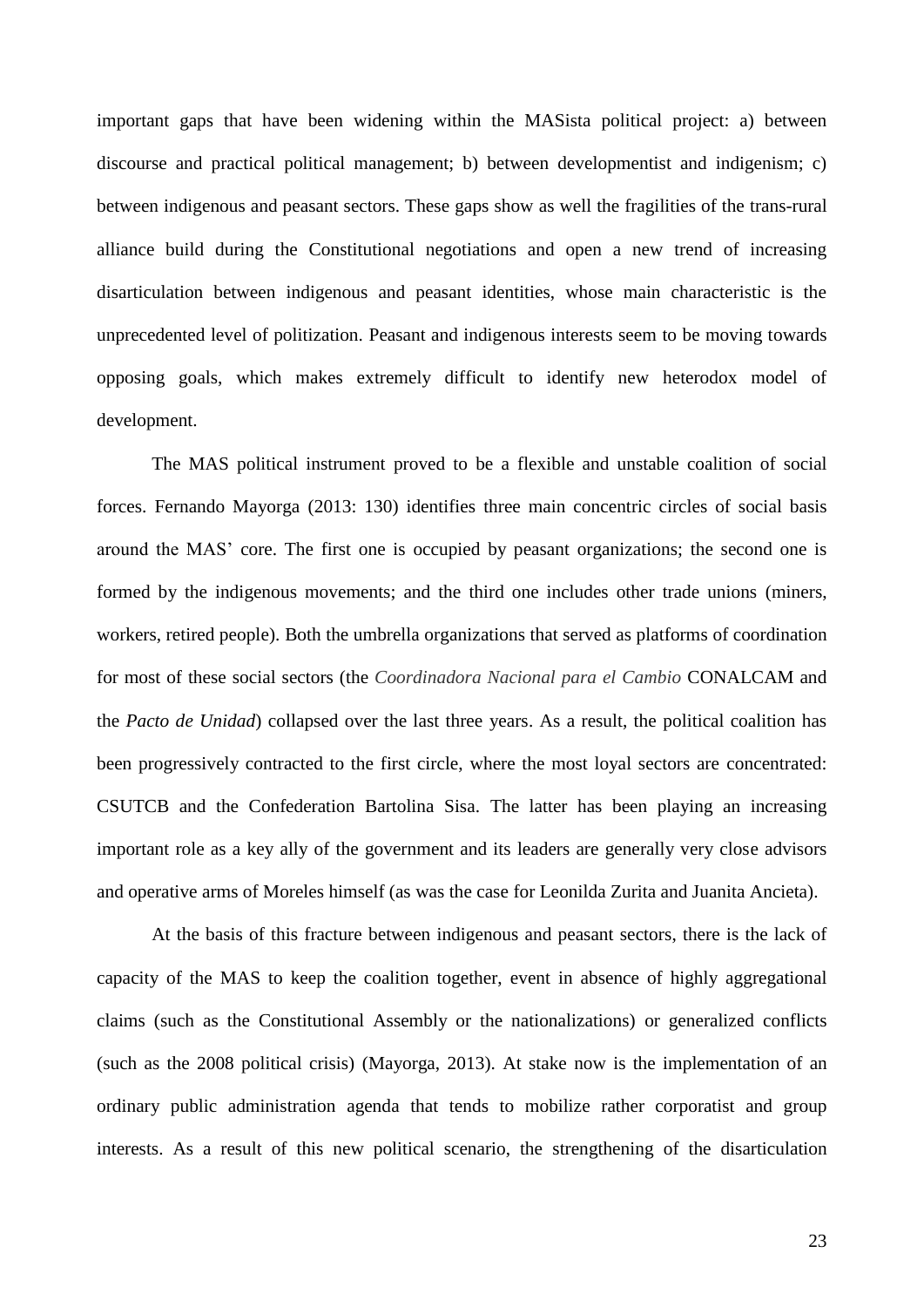between indigenous and peasant identities will probably be the prevailing trend over the next few years.

### 6. **Conclusion**

Over the past three decades, the process of articulation/disarticulation of rural identities went through different phases, whereby indigenous and peasant 'self' and 'otherness' were mutually redefined. These depended on political and contextual changes and, in particular, on nationalinstitutional projects that have dominated Bolivian political life, as well as on the capacity to adapt, resist or innovate of social movements.

Looking at the historical periodization proposed in this article, many similarities can be noted between the two most important moments of national-popular construction: the national revolution of 1952 and the 'cultural revolution' of 2005. In both cases, 'ethnic' and 'classist' factors took on models of political articulation based on hierarchies of identities. The revolutionary epoch of the 1950s saw the emergence of both indigenous-peasant co-optation (as in the case of PMC or of rural movements of the Valle Alto of Cochabamba) and the main endogenous movement of rural articulation (the Katarism and eventually the CSUTCB). In the case of the MAS's government, the agglutination effort under the flag of plurinationalism became efficient in conforming a political coalition and an agenda of structural reforms, particularly with the convocation of the Constituent Assembly. However, the project did not manage to completely revert the trend towards disarticulation between the indigenous and peasant sectors – a disarticulation started more than 20 years earlier, with the rise of neoindigenism and of the native/indigenous movements, and their political legitimation through the reforms of the 1990s.

Although the ideological bases, the political strategies and the discursive repertoires present relevant differences between the neoliberal epoch and the MAS government, from the normative and institutional point of view as well as in the dynamics of adaptation of rural social movements to the contextual changes, there is a certain degree of continuity. The latter could be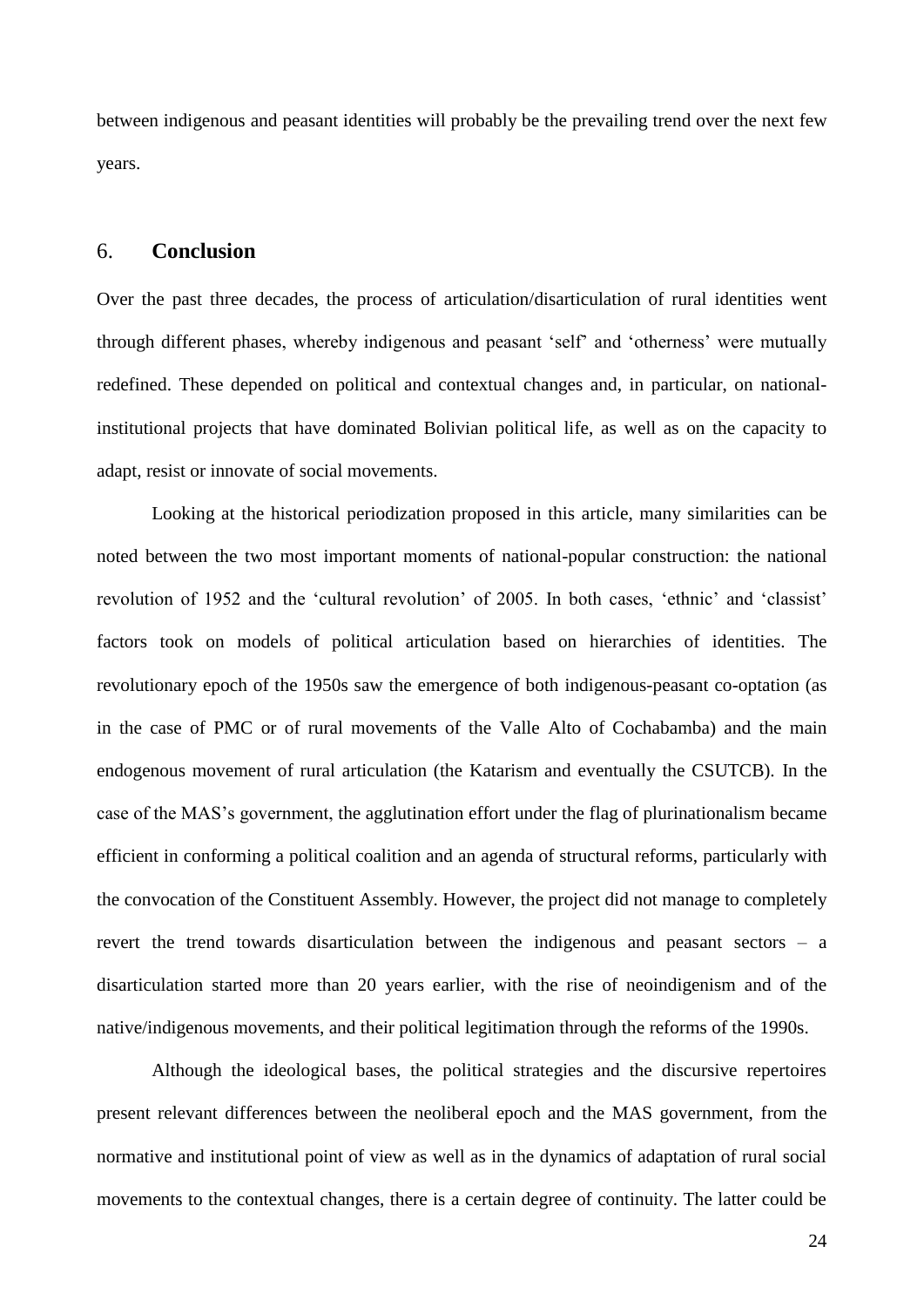observed mainly in the level of disarticulation of peasant and indigenous organizations; in the importance of external influences; in the high capacity of adaptation of social actors; in the contradictions of institutional and normative designs that bet for cultural and ethnic pluralism, being at the same time unable to control fragmentation trends and endogenous centrifugal tensions.

Despite the introduction of discursive construction that tend to amalgamate the different elements of the MAS rhetoric, in practice the promotion of ethnic criteria within the normative framework as well as within the system of resources and rights allocation contributed to complicate even more the organizational and identitarian map of rural Bolivia. Spaces of democracy and the direct participation of traditionally marginalized sectors of the population were widened. However, problems of fragmentation and conflict among social sectors were deepened. Such dynamics became even more evident from the end of the 2008 political crisis, with the defeat of the rightist conservative opposition and of secessionist regionalism and Morales' re-election. The weakening of some of the main historical enemies of MAS brings in practice to the reversion of the catalysing trends introduced by the Morales' political project, reopening the gaps between the main identities and organizations of the rural world: the indigenous and the peasant. However, these trends towards fragmentation and conflict could only be explained in the context of the political and social history of the country over the last 50 years, i.e. the degeneration of the revolution, the defeat of Katarism as hegemonic project, the raise of new indigenous movements, the role of international actors and the neoliberal reforms.

The growing tensions between those two dimensions – on the one side, the nationalpopular political project that pushes towards the articulation of the rural world and, on the other side, the landscape of strong fragmentation and divergent claims between collective actors – appear to be one of the most important challenges that the Morales government should face in the future.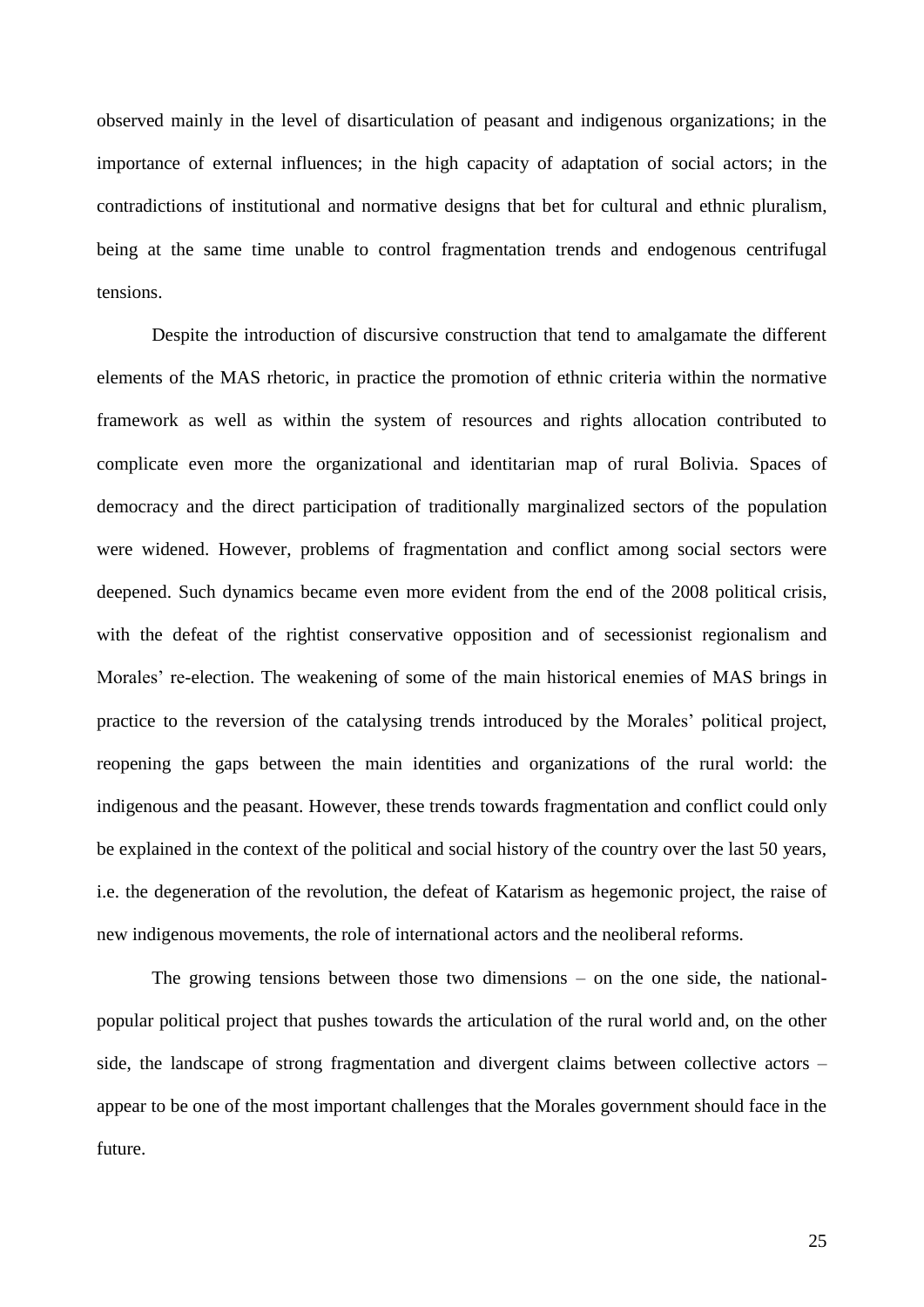# **References**

- Albó, X. (2008) 'Movimientos y poder indígena en Bolivia, Ecuador y Perú' in *Movimientos socioculturales en América Latina. Cuadernos de gobernabilidad democrática*. Buenos Aires: UNDP/Siglo XXI.
- Anderson, B. (1991) *[Imagined Communities: Reflections on the Origin and Spread of](http://books.google.co.in/books?id=4mmoZFtCpuoC)  [Nationalism](http://books.google.co.in/books?id=4mmoZFtCpuoC)*. London: Verso.
- Andolina, R, S. Radcliffe and N. Laurie (2005) 'Development and Culture: transnational identity making in Latin America'. *Political Geography* 24(6): 678-702.
- Andolina Robert, Laurie Nina and Radcliffe, Sarah A. (2009) *Indigenous Development in the Andes Culture, Power and Transnationalism*. Durham NC and London: Duke University Press.
- Arnold, D. (ed.) (2009) *Altiplano. Serie de investigaciones sobre identidad en las regiones de Bolivia*. La Paz: UNIR.
- Arnold, D. and A. Spedding (2005) *Mujeres en los movimientos sociales en Bolivia* (2000-2003). La Paz: CIDEM/ILCA.
- Bartra, A. (2008) 'Campesindios. Aproximaciones a los campesinos de un continente colonizado'. *Memoria* 248: 5-13.
- Humphreys Bebbington D. and Bebbington A. (2013) 'Post-what? Extractive industries, narratives of development and socio-environmental disputes across the (ostensibly changing) Andean region'. In H. Haarstad (ed.) *New Political Spaces in Latin American Natural Resource Governance.* Oxford. Palgrave Macmillan.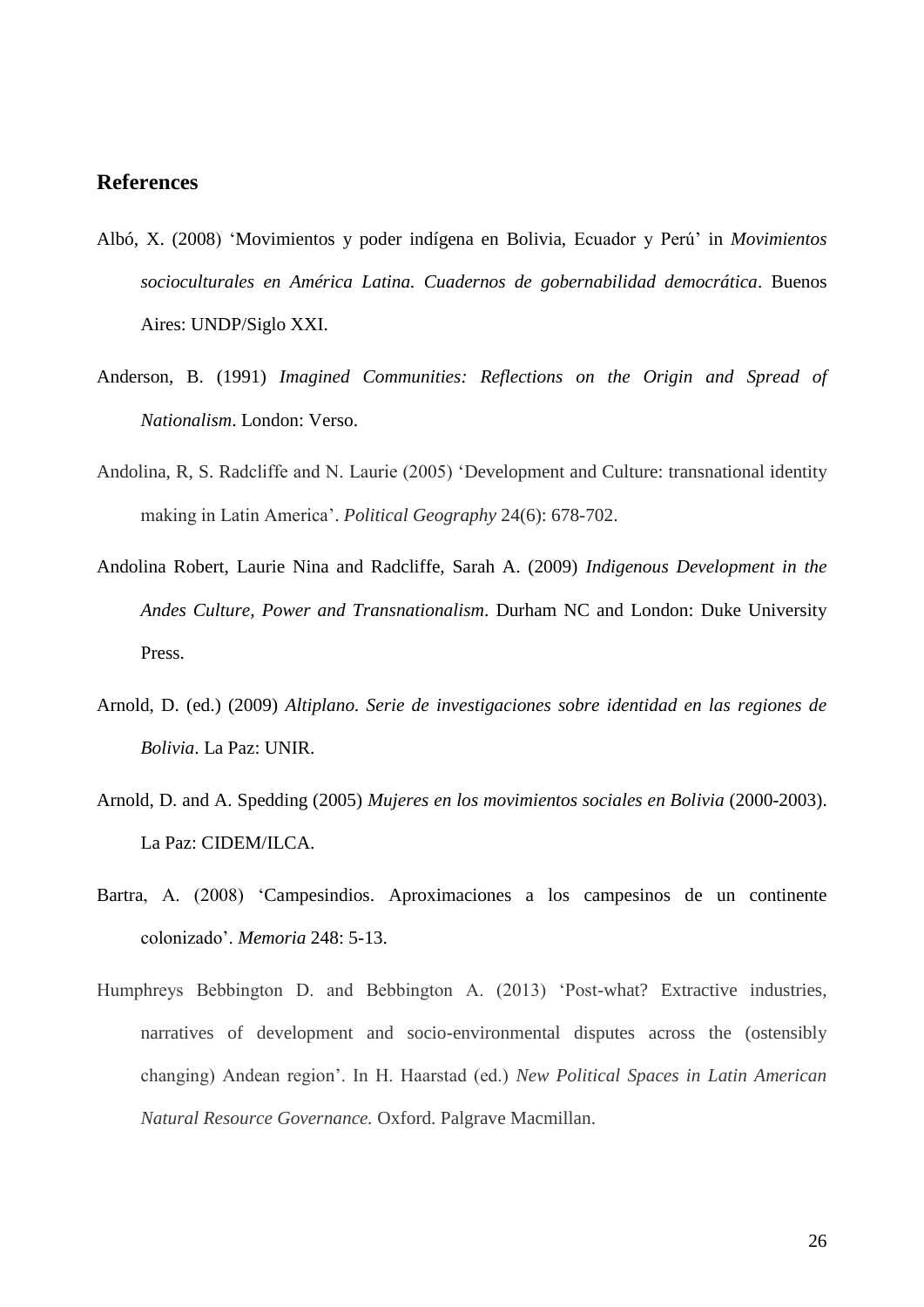- Boccara, G. (2010) 'Cet obscur objet du désir … multiculturel (I) : Pouvoir et différence'. *Nuevo Mundo Mundos Nuevos*. On-line 11 June 2010. Consulted 12 December 2012. URL : http://nuevomundo.revues.org/59975 ; DOI : 10.4000/nuevomundo.59975
- Canessa, A. (2006) 'Todos somos indígenas: Towards a New Language of National Political Identity'. *Bulletin of Latin American Research* 25(2): 241–263.
- Centellas, M. (2010) 'Savina Cuéllar and Bolivia's New Regionalism'. *Latin American Perspectives* 37(4): 161-176.
- Choque E. and C. Mamani (2003) 'Reconstrucción del Ayllu y derecho de los pueblos indígenas: el movimiento indio en los Andes de Bolivia' in E. Ticona (ed.) *Los Andes desde los Andes. Aymaranakana, Qhichwanakana, Yatxatawipa, Lup'iwipa*. La Paz: Yachaywasi.

Dandler, J. (ed.) (1984) *Bolivia: La fuerza histórica del campesinado*. La Paz: UNRISD/CERES.

- Dangl, Benjamin (2007) *The Price of Fire. Resource Wars and Social Movements in Bolivia*. Edimburgh, Oakland, West Virginia: AK Press.
- DANIDA and IWGIA (2010) *The Rights of Indigenous Peoples. The Cooperation between Denmark and Bolivia (2005-2009).* La Paz: DANIDA/IWGIA.
- Do Alto, H. (2011) "Un partido campesino en el poder. Una mirada sociológica del MAS". *Nueva Sociedad* 234 (July-August).
- Esperandín López, P. (2007) 'El laberinto de la subalternidad. Colonialidad del poder, estructuras de exclusión y movimientos indígenas en Bolivia' in J. Esperandín López and P. Iglesias Turrión (eds.) *Bolivia en movimiento. Acción colectiva y poder politico*. Madrid: El Viejo Topo.
- García Linera, Á. (2010) *La potencia plebeya. Acción colectiva e identidades indígenas, obreras y populares en Bolivia*. La Paz: CLACSO/Comuna.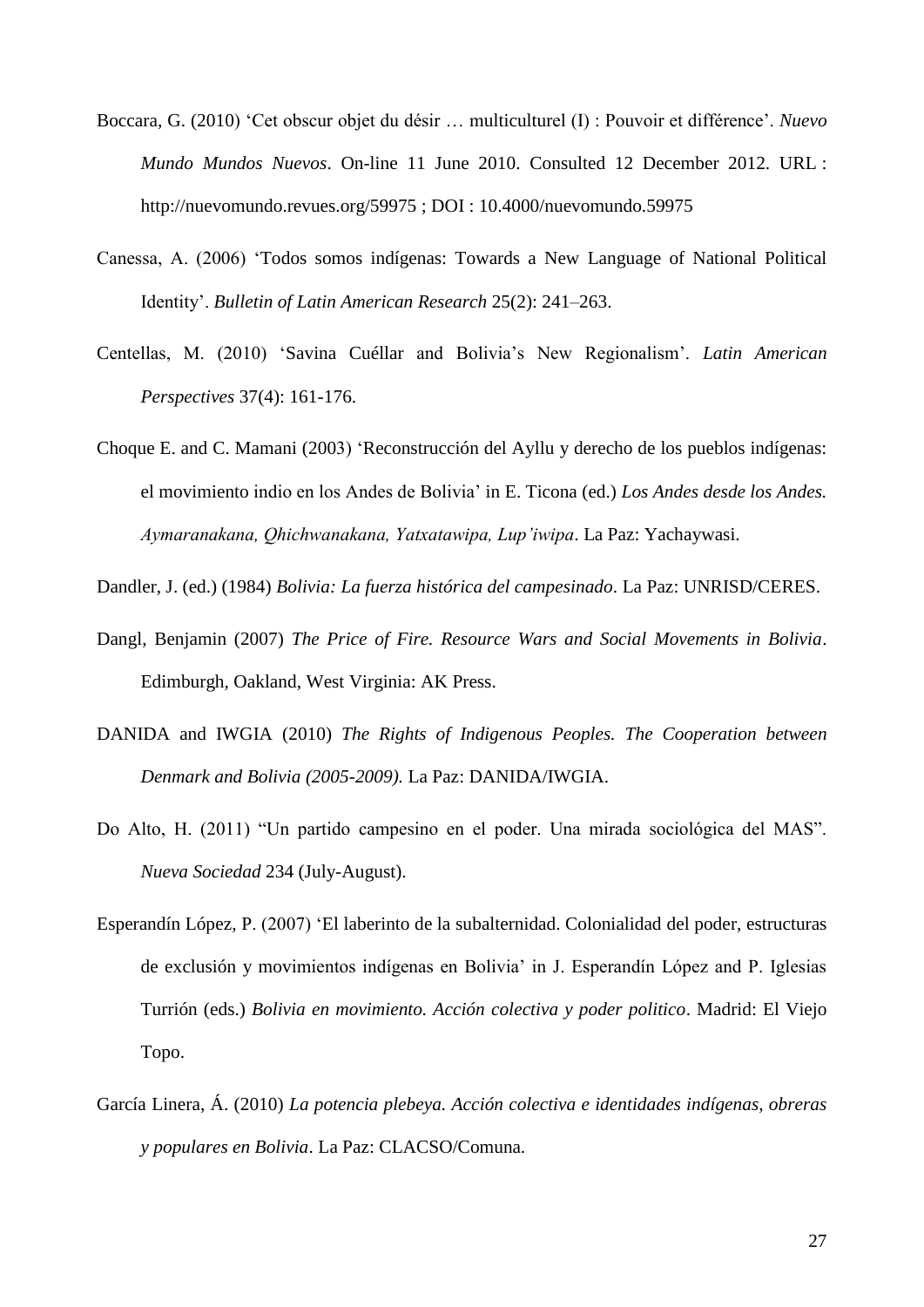\_\_\_\_\_\_\_\_\_\_\_\_\_\_\_(2007) 'Condición obrera y forma sindicato en Bolivia' in J. Esperandín López and P. Iglesias Turrión (eds.) *Bolivia en movimiento. Acción colectiva y poder politico*. Madrid: El Viejo Topo.

- Gordillo, J. (2000) *Campesinos revolucionarios en Bolivia. Identidad, territorio y sexualidad en el Valle Alto de Cochabamba, 1952-1964*. La Paz: Plural.
- Gros, C. (1999) 'Ser diferente por (para) ser moderno o las paradojas de la identidad'. *Análisis político* 36.
- Hale, C. (2002) 'Does multiculturalism menace? Governance, cultural rights and the politics of identity in Guatemala'. *Journal of Latin American Studies*, 34 (3): 485-524.
- Hall, S. (1986) 'On postmodernism and articulation: An interview with Stuart Hall'. *Journal of Communication Inquiry* 10: 45-60.
- Herrera, E. (2011) *Multiculturalism et ethnicité en Amazonie Bolivienne. La gestion publique des différences ethniques et l'invention des Indiens Tacana*. Unpublished doctoral dissertation, Université Sorbonne nouvelle.
- Hurtado, J (1986) *El Katarismo*. La Paz: Hisbol.
- Comisión Interinstitucional de la Iglesia Católica and Asamblea Permanente de Derechos Humanos de Bolivia (2012) *Resumen del informe visita al TIPNIS.* http://www.eldeber.com.bo/2012/2012-12-17/tipnis.pdf
- Kymlicka, W. (2007) *Multicultural Odysseys. Navigating the New International Politics of Diversity*. Oxford: Oxford University Press.
- Lacroix, L. (2007) 'La gouvernance de l'ethnicité en Bolivie'. *Outre-terre* 18: 253-271.
- \_\_\_\_\_\_\_\_\_\_(2011) 'La participation de la Confédération Indigène de Bolivie à la vie politique nationale bolivienne (1982-2010)'. *Civilisations* 60(1): 97-114.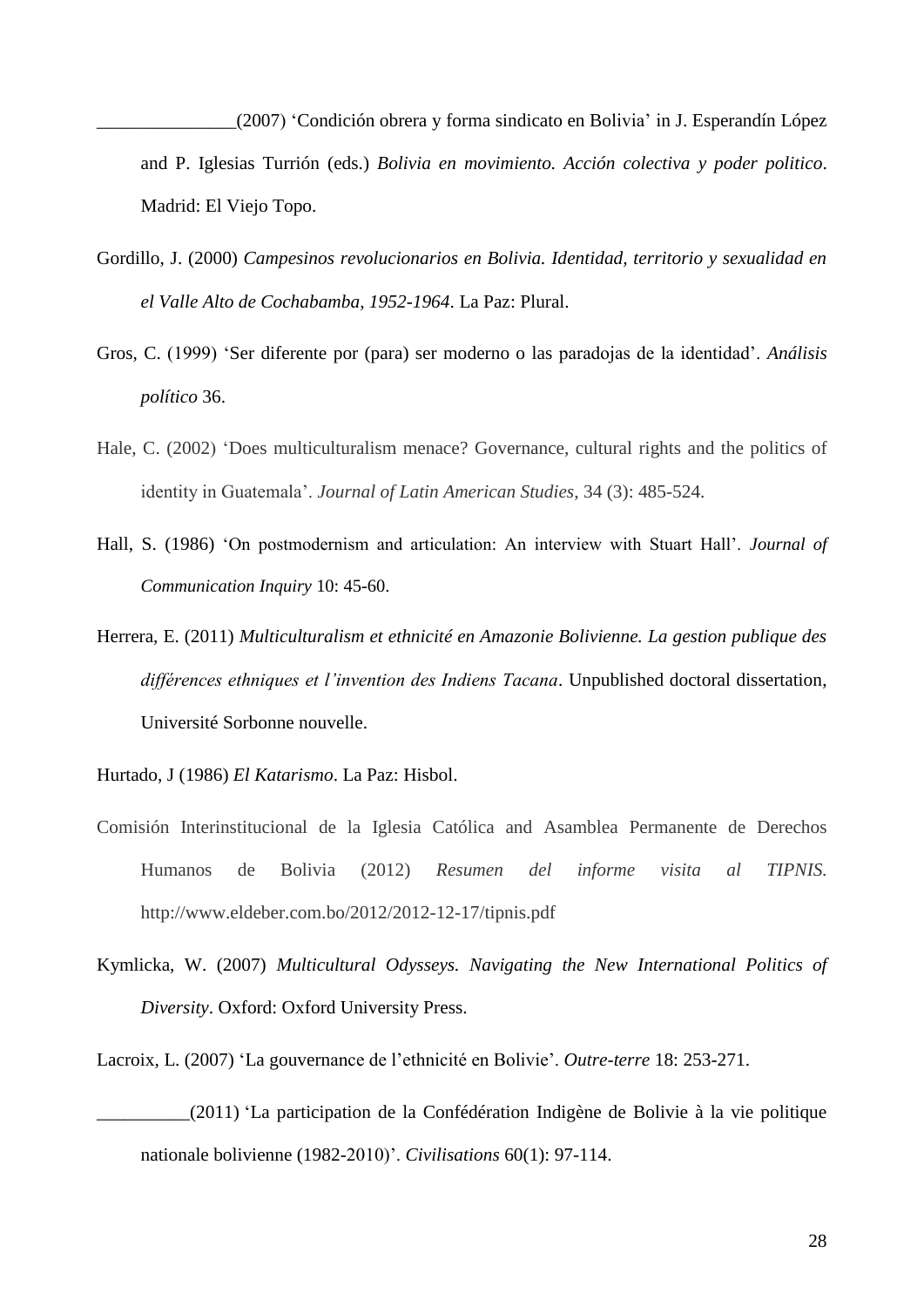- Laing, A.F. (2012) 'Beyond the Zeitgeist of "Post-neoliberalism" Theory in Latin America: The Politics of Anti-colonial Struggles in Bolivia'. *Antipode* 44(4): 1051-1054.
- Laurie, N., R. Andolina, S. Radcliffe (2003) 'Indigenous Professionalization: Transnational Social Reproduction in the Andes'. *Antipode* 35 (3): 463–491.
- Laurie, N., R. Andolina, S. Radcliffe (2005) ['Ethnodevelopment: Social Movements, Creating](http://onlinelibrary.wiley.com.ezproxy.library.ubc.ca/doi/10.1111/j.0066-4812.2005.00507.x/abstract)  [Experts and Professionalising Indigenous Knowledge in Ecuador'](http://onlinelibrary.wiley.com.ezproxy.library.ubc.ca/doi/10.1111/j.0066-4812.2005.00507.x/abstract) *Antipode* 37 (3): 470– 496.

Le Bot, Y. (2009) *La grande révolte indienne*. Paris: Robert Leffort.

- Le Gouill, C. (2011) 'L'ethnicisation des luttes pour le pouvoir local en Bolivie. La conquête du monde rural dans le Nord Potosí'. *Revue d'études en agriculture et environnement* 92(4).
- López Caballero, P. (2011) 'Altérités intimes, altérités éloignées : la greffe du multiculturalisme en Amérique latine'. *Critique internationale* 51: 129-149.
- Mayorga, F. (2013) 'Bolivia: Escenarios políticos del desarrollo'. In A. Araníbar and B. Rodríguez (eds.) *América Latina, ¿Del neoliberalismo al neodesarrollismo?.* Buenos Aires: Siglo XXI/UNDP.
- Molina Rivero, R. (2006) *De memorias e identitades. Los aymaras y urus del sur de Oruro*. La Paz: IEB/ASDI/Fundación Dialogo.

Pacheco, D. (1992) *El indianismo y los indios contemporaneos*. La Paz: HISBOL/MUSEF.

- Perrier Bruslé, L. (2012) 'Le conflit du TIPNIS et la Bolivie d'Evo Morales face à ses contradictions: analyse d'un conflit socio-environnemental'. *EchoGéo*. Available on-line: http://echogeo.revues.org/12972.
- Posner, D. (2004) 'The Political Salience of Cultural Difference: Why Chewas and Tumbukas are Allies in Zambia and Adversaries in Malawi'. *The American Political Science Review* 98(4): 529-545.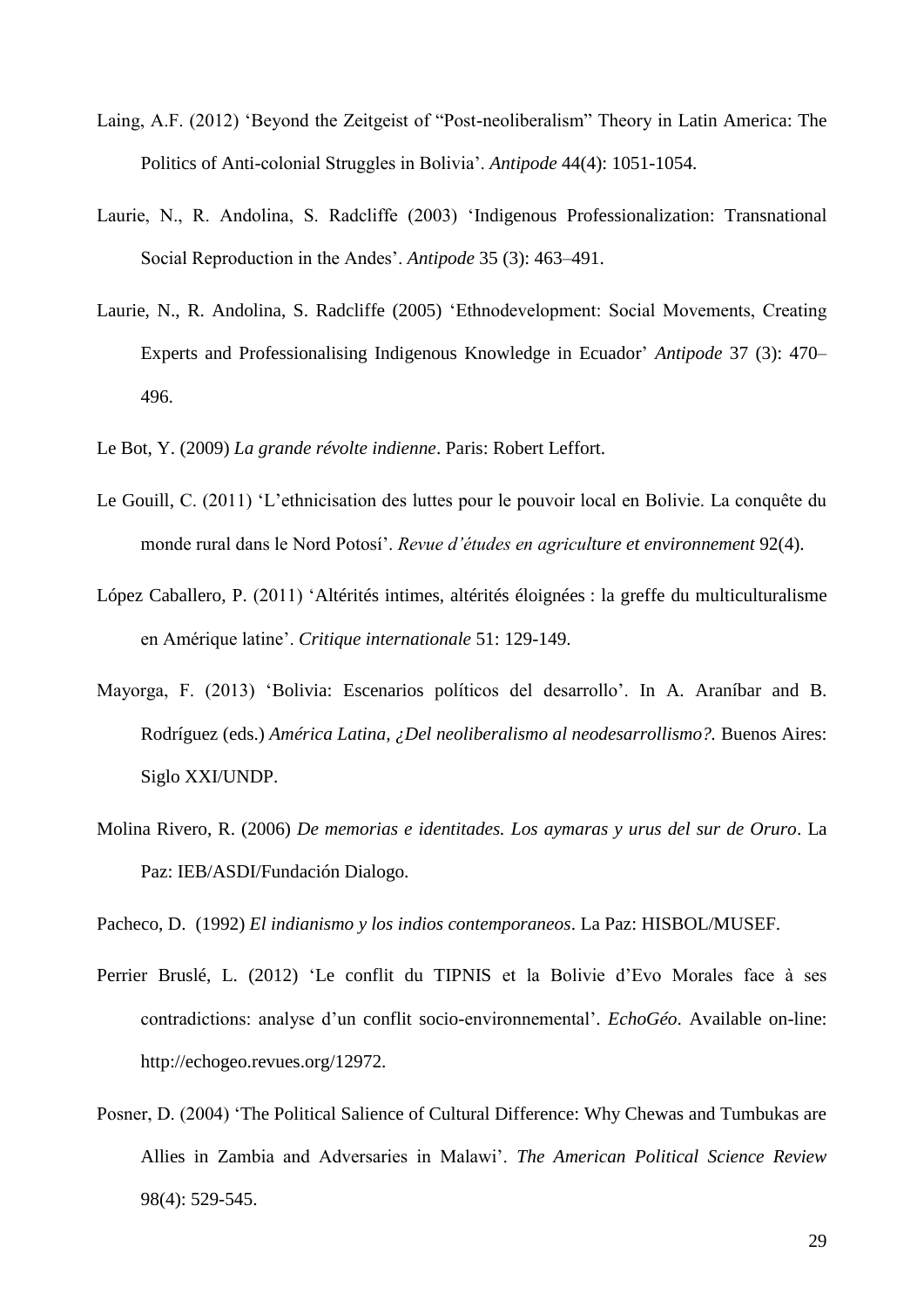- Postero, N. G. (2006). *Now We Are Citizens: Indigenous Politics in Postmulticultural Bolivia*. Stanford: Stanford University Press.
- Regalsky, P. (2007) *Etnicidad y clase. El estado boliviano y las estrategias andinas de manejo de su espacio*. La Paz: Plural.

Rivera Cusicanqui, S. (1984) *Oprimidos pero no Vencidos.* La Paz: Aruwiyiri/Yachaywasi.

\_\_\_\_\_\_\_\_\_\_\_\_\_\_\_\_\_\_(1993) 'La raíz. Colonizadores y colonizados' in X. Albó and R. Barrios (eds.) *Violencias encubiertas en Bolivia*. La Paz: CIPCA/Aruwiyiri.

- Rivera Cusicanqui, S. and THOA (1992) *Ayllus y proyectos de desarrollo en el Norte de Potosí*. Ediciones Aruwiyiri: La Paz.
- Rodríguez-Carmona, A. (2009) *El Proyectorado. Bolivia tras 20 años de ayuda externa.* La Paz: Plural.
- Rubin, J. (1998) 'Ambiguity and contradiction in the radical popular movement' in S. Alvarez, A. Escobar and E. Dagnino (eds.) *Cultures of Politics/Politics of Cultures: Revisioning Latin American Social Movements.* Boudler: Westview Press.
- Ticona, E., (2003) 'Pueblos indígenas y estado boliviano. La larga historia de conflictos'. *Gazeta de Antropología* 19.

UNDP (2004) *Índice de desarrollo humano en los municipios de Bolivia*. La Paz: Plural.

- Van Cott, D. (2000) *The Friendly Liquidation of the Past: The Politics of Diversity in Latin America*. Pittsburgh: University of Pittsburgh Press.
- Webber, J. (2012) 'Revolution against "Progress": The TIPNIS Struggle and Class Contradictions in Bolivia'. *International Socialism*, 9 January.
- Yashar, D. (2005) *Contesting Citizenship in Latin America, the Rise of Indigenous Movements and the Postliberal Challenge*. Cambridge: Cambridge University Press.